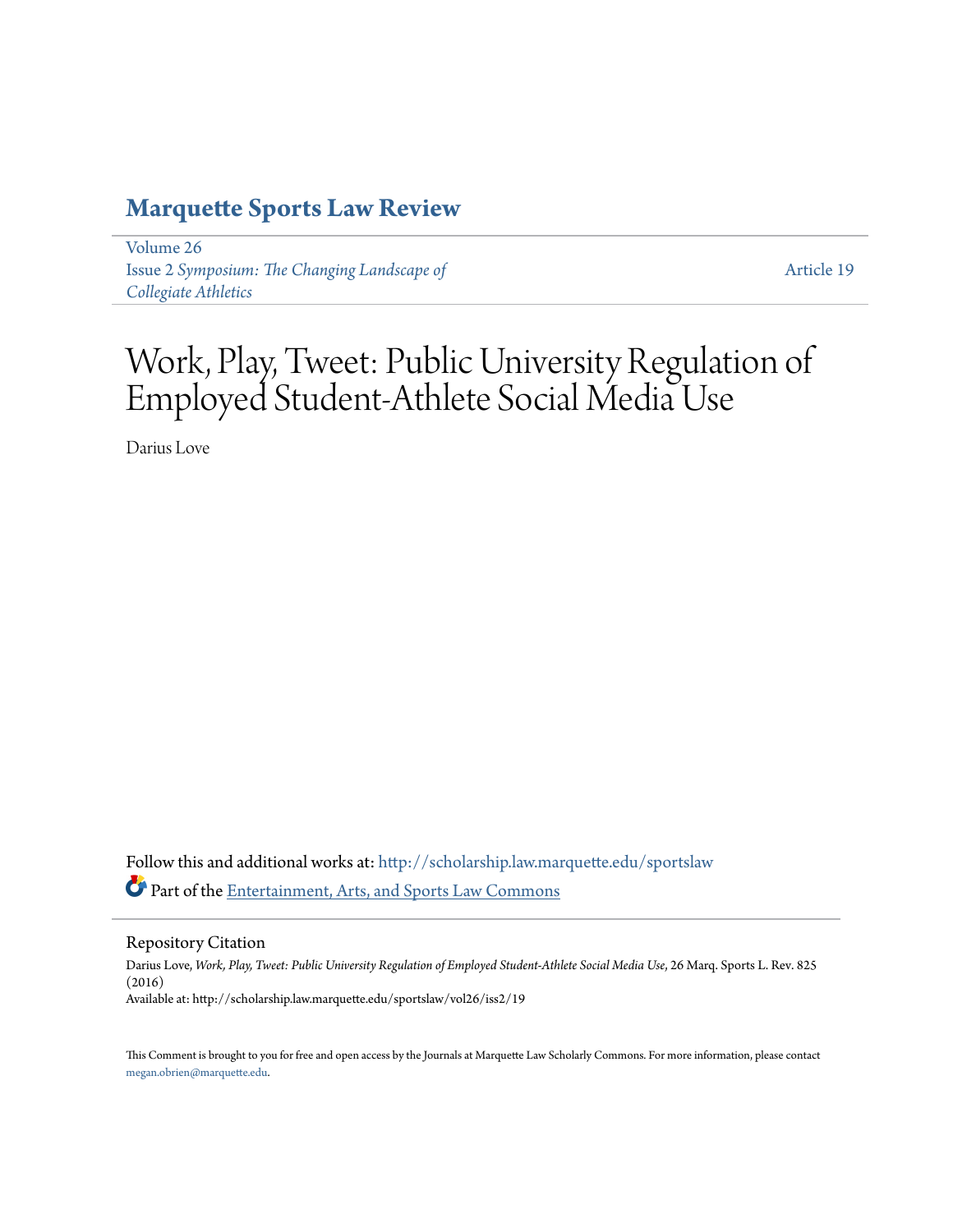## **COMMENT**

## **WORK, PLAY, TWEET: PUBLIC UNIVERSITY REGULATION OF EMPLOYED STUDENT-ATHLETE SOCIAL MEDIA USE\***

#### DARIUS LOVE\*\*

#### I. INTRODUCTION

Since the official formation of the National Collegiate Athletic Association (NCAA) in 1910, member-schools and student-athletes have experienced extraordinary success on and off the courts.<sup>1</sup> The athletic prowess of student-athletes has enabled their respective colleges and universities to attain elusive national championships and unprecedented amounts of revenue derived from national sponsorship and media deals.<sup>2</sup> However, as many student-athletes have come to discover, everything that glitters does not always lead to championship gold. Recently, student-athletes around the nation have raised multiple concerns surrounding their legal rights.<sup>3</sup> Most of the legal unrest found

<sup>\*</sup> This Comment was a co-winner of the National Sports Law Institute of Marquette University Law School's 2015 National Sports Law Student Writing Competition.

<sup>\*\*</sup> J.D., Marquette University Law School, 2016; B.A., University of North Carolina at Chapel Hill, 2012. National Sports Law Institute Sports Law Certificate recipient and 2015-16 Comment Editor of the *Marquette Sports Law Review*. Darius would like to thank his family and fellow editors for providing support and feedback throughout this process. He would also like to extend his gratitude to Professors Paul Anderson and Paul Secunda, who inspired him to unite his interests in sports law and labor and employment law to produce this Comment.

<sup>1.</sup> *See, e.g.*, Rodney K. Smith, *A Brief History of the National Collegiate Athletic Association's Role in Regulating Intercollegiate Athletics*, 11 MARQ. SPORTS L. REV. 9, 12–21 (2000); *NCAA Tournament: 5 Best "Cinderella" Runs*, CBS L.A. (Mar. 14, 2015), http://losangeles.cbslocal.com/2015/03/14/ncaatournament-5-best-cinderella-runs/; Daniel D. Zillmer, *The 50 Greatest College Football Programs All-Time Statistically Ranked*, FANSIDED, http://fansided.com/2014/10/18/50-greatest-college-footballprograms-time-statistically-ranked/ (last visited June 9, 2016).

<sup>2.</sup> *See generally* Eric Fisher, *StubHub Becomes Sponsor of UNC Athletics*, TRIANGLE BUS. J. (Nov. 1, 2010), http://www.bizjournals.com/triangle/news/2010/11/01/stubhub-becomes-sponsor-of-uncathletics.html.

<sup>3.</sup> *See* Patrick Vint, *Ranking the NCAA's 5 Biggest Legal Battles, from Least to Most Threatening*,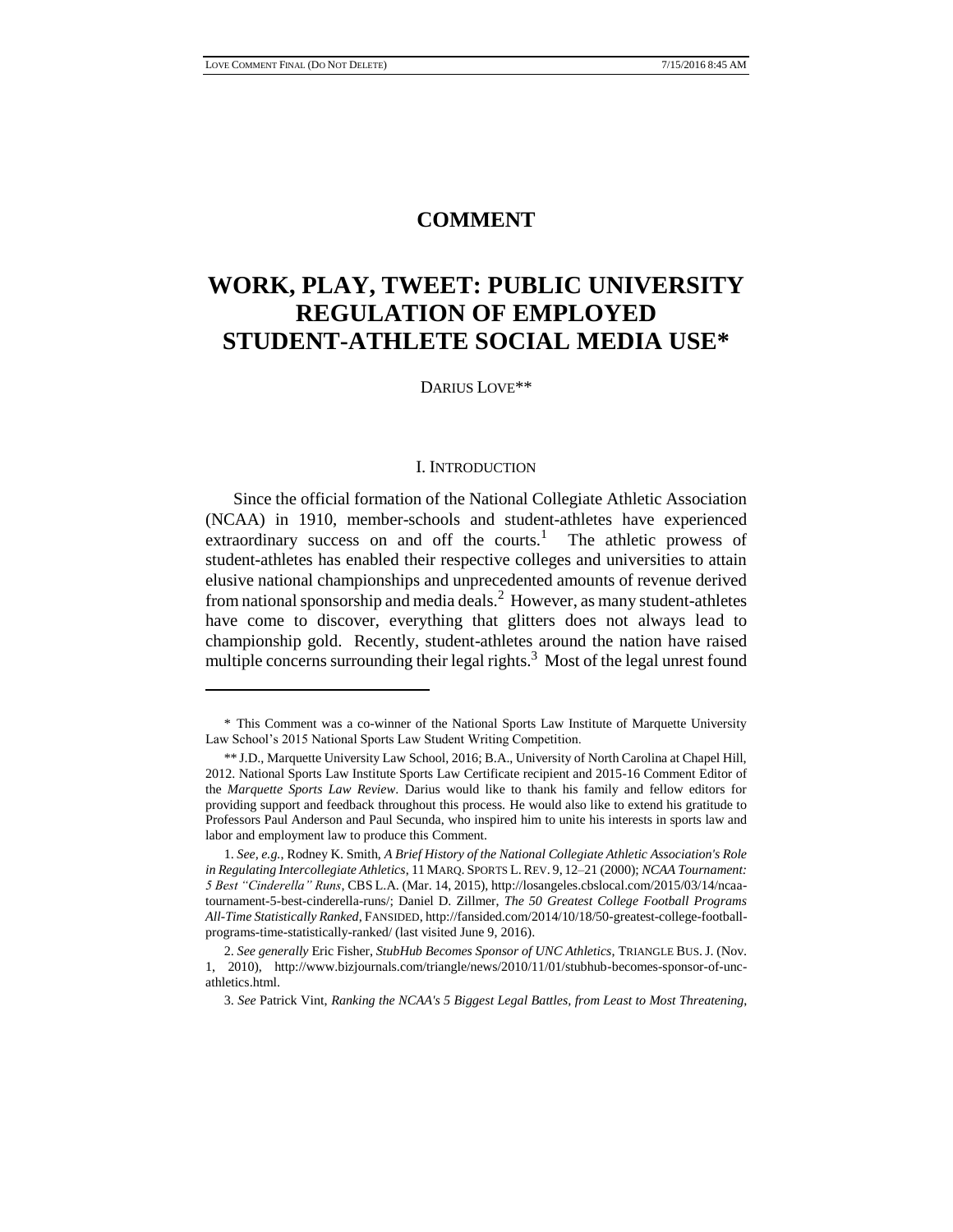in today's business of intercollegiate athletics centers around possible violations of antitrust law by the NCAA, as many student-athletes feel that they are being exploited for their talents and not receiving a rightful share of profits. $4$ Additionally, former Northwestern football player Kain Colter and other Wildcat football players, under the guise of the College Athletes Players Association, raised one of the most significant and recently litigated issues affecting intercollegiate student-athletes.<sup>5</sup> In addition to the apparent implications of labor and employment law, the question of student-athlete recognition as university employees also strikes at the foundation of free speech rights granted by the First Amendment of the U.S. Constitution.

The advent and widespread popularity of social media applications such as Facebook, Twitter, Instagram, and Tumblr have drastically revolutionized the communication process in the twenty-first century. The sweeping advantages of social media have been accompanied by a host of First Amendment implications and other potential free speech illegalities. The free speech concerns associated with the regulation of student-athlete social media use permeate throughout almost every facet of today's society, including the academic institution of intercollegiate athletics. It has been strongly implied, through case law and public policy, that intercollegiate student-athletes enjoy a substantially diminished right to free speech, which extends to the relatively new communication platforms of social media.<sup>6</sup> Although the bulk of case law precedent involving a student's diminished right to free speech focuses on the claims of high school students, the courts' reasoning in these cases indicates that similar standards apply to intercollegiate student-athletes because of their status as "student" athletes.<sup>7</sup> Yet, despite the National Labor Relation Board's (NLRB) unfavorable decision in the Northwestern unionization case applying

SBNATION (Mar. 20, 2014), http://www.sbnation.com/college-football/2014/3/20/5528032/ncaa-lawsuits-obannon-kessler-union.

<sup>4.</sup> *See* Associated Press, *NCAA Files Appeal of O'Bannon Ruling*, ESPN (Aug. 21, 2014), http://espn.go.com/college-football/story/\_/id/11387865/ncaa-files-intent-appeal-obannon-decision; *see also* Tom Farrey, *Jeffrey Kessler Files Against NCAA*, ESPN (Mar. 18, 2014), http://espn.go.com/college-sports/story/\_/id/10620388/anti-trust-claim-filed-jeffrey-kessler-challenges-ncaa-amateur-model; Associated Press, *Shawne Alston Suing NCAA, Others*, ESPN (Mar. 5, 2014), http://espn.go.com/college-football/story/\_/id/10558893/ncaa-conferences-sued-scholarshipvalue.

<sup>5.</sup> Tom Farrey, *Kain Colter Starts Union Movement*, ESPN (Jan. 28, 2014), http://espn.go.com/espn/otl/story/\_/id/10363430/outside-lines-northwestern-wildcats-football-playerstrying-join-labor-union.

<sup>6.</sup> *See generally* Lowery v. Euverard, 497 F.3d 584 (6th Cir. 2007).

<sup>7.</sup> *See id.* at 587–601.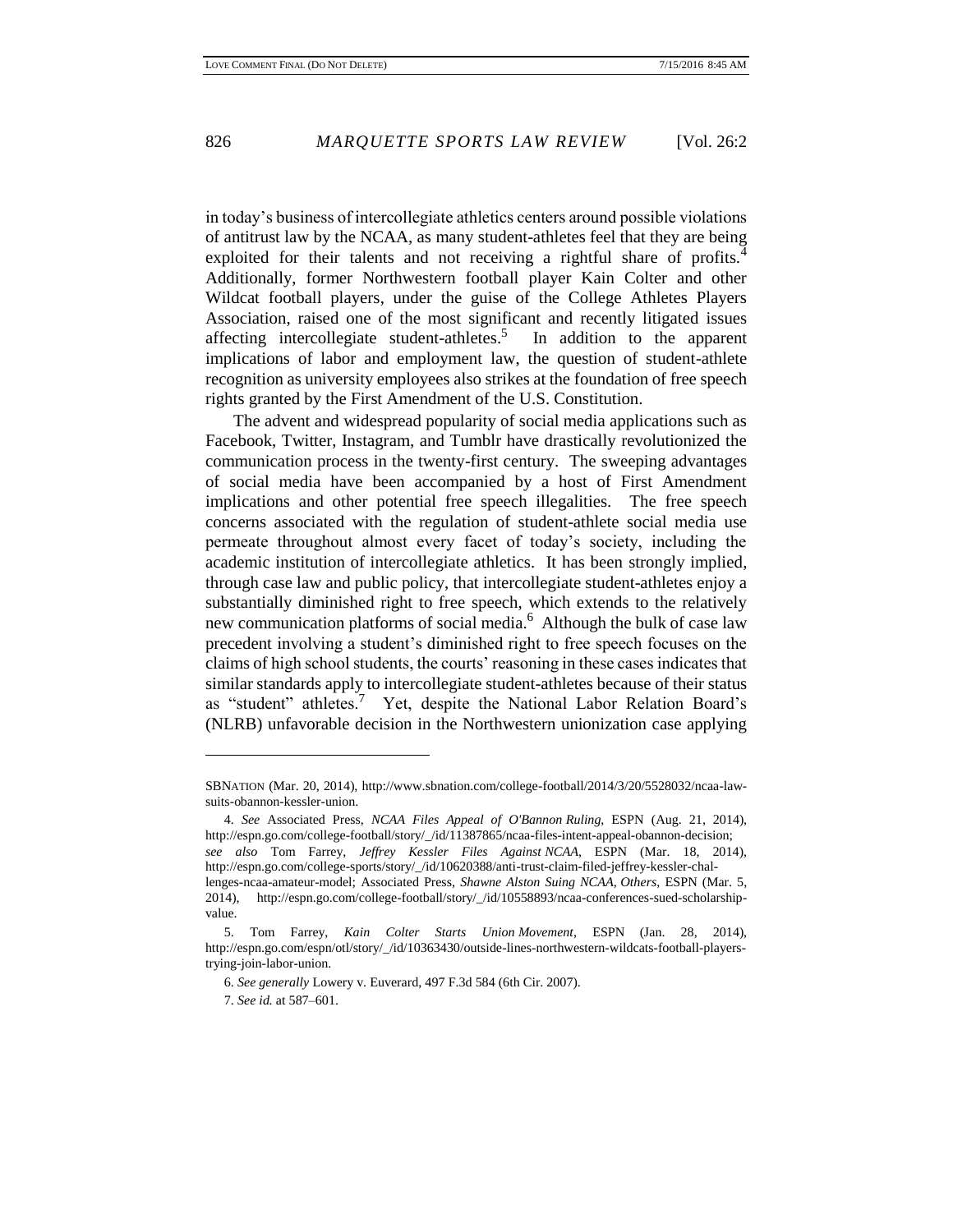Section 2(3) of the National Labor Relations Act (NLRA), the First Amendment may afford employed student-athletes a higher degree of protection against university regulation of social media use.<sup>8</sup> In the absence of relief for student-athletes seeking employee status under the NLRA, one can certainly foresee the enactment of state-adopted legislation recognizing student-athletes at public universities as employees.

This Comment will analyze the application of First Amendment free speech rights to the regulation of intercollegiate student-athlete social media use by public universities, if student-athletes were granted employee status under state laws. Part II provides an abbreviated historical analysis of the free speech rights granted to student-athletes under the First Amendment and examines how colleges currently apply these rights with respect to social media as a form of free speech. Part III provides a comprehensive look into recent changes in intercollegiate athletics—with an emphasis on the *Northwestern* decision—that have the potential to limit university rules such as the regulation of social media use by student-athletes. Part IV discusses the regulation of social media use of public-sector employees, and given the influence of the *Northwestern* unionization case on the conferral of employee status to student-athletes, how the institution of more favorable state labor laws would apply to student-athletes attending public universities. Finally, Part V addresses whether the conferral of employee status will affect the degree of social media regulation that a public university can impart upon an employed student-athlete.

## II. A BRIEF HISTORY OF THE REGULATION OF STUDENT-ATHLETE FREE **SPEECH**

The legal issues surrounding the right to speak freely, as established by the First Amendment of the U.S. Constitution, have permeated throughout every facet of society since the ratification in  $1791<sup>9</sup>$  As many student-athletes have experienced, the world of intercollegiate athletics is not immune to the oftentimes bizarre disputes arising from this grey area of the law. The beacon of light that has shakily guided student-athletes through the haze of free speech limitations originates from the exercise of the freedom of expression by high school students.<sup>10</sup> In the twenty-first century, advances in social media have

<sup>8.</sup> *See generally* Office of Pub. Affairs, *Board Unanimously Decides to Decline Jurisdiction in Northwestern Case*, NLRB (Aug. 17, 2015), https://www.nlrb.gov/news-outreach/news-story/boardunanimously-decides-decline-jurisdiction-northwestern-case.

<sup>9.</sup> *About the First Amendment*, FIRST AMEND. CTR., http://www.firstamendmentcenter.org/aboutthe-first-amendment (last visited June 9, 2016).

<sup>10.</sup> *See generally* Tinker v. Des Moines Indep. Cmty. Sch. Dist., 393 U.S. 503 (1969).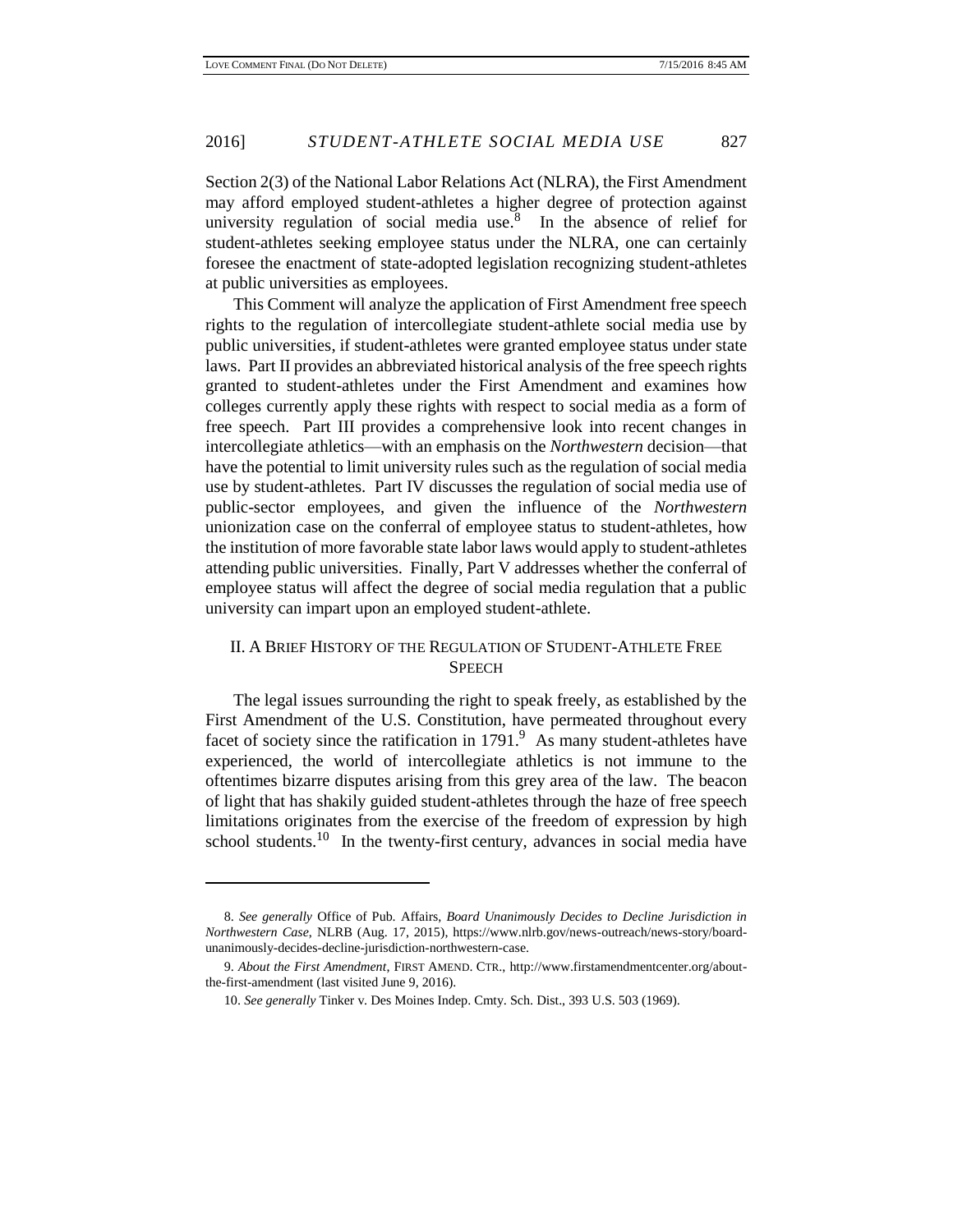further complicated the freedoms of speech and expression for student-athletes.

#### *A. Constitutional Origins of Student-Athlete Free Speech Regulation*

The First Amendment of the U.S. Constitution states, "Congress shall make no law  $\dots$  abridging the freedom of speech, or of the press."<sup>11</sup> Also contained within the First Amendment's free speech clause is the freedom of expression, which affords every individual the right to express opinions without governmental hindrance and to seek, receive, and communicate information and ideas through any media source, regardless of boundaries.<sup>12</sup> The tenets of the First Amendment free speech and expression clauses extend to every member of the public, including student-athletes enrolled in public high schools, colleges, and universities. In fact, the seminal case of *Tinker v. Des Moines Independent Community School District* established the extent of power that a public institution holds over the regulation of free speech and expression exhibited by students.<sup>13</sup>

In *Tinker*, two public high school students and one junior high student wore black armbands to school in opposition of the United States' involvement in the Vietnam War.<sup>14</sup> School officials warned the students that wearing the armbands, and refusing to remove them, would prompt suspension until the students returned without the armbands.<sup>15</sup> The district court and the U.S. Court of Appeals for the Eighth Circuit ruled for the school board, reasoning that the school board's actions were constitutional and reasonable to prevent disturbance of school discipline.<sup>16</sup> On appeal, the U.S. Supreme Court reversed and ruled for the students.<sup>17</sup> The Supreme Court determined that the students' act of wearing black armbands was more akin to pure speech protected by the First Amendment and did not present a "substantial disruption of or material interference with school activities."<sup>18</sup> For over forty-six years, the Supreme Court's adoption of the "substantial disruption or material interference" standard established in *Tinker* has defined the free speech limitations placed not

<sup>11.</sup> U.S. CONST. amend. I.

<sup>12.</sup> *See id.*; *see also Freedom of Expression*, FREEDOM HOUSE, https://freedomhouse.org/issues/freedom-expression#.VQXSyhFFDmI (last visited June 9, 2016).

<sup>13.</sup> *See generally* 393 U.S. 503 (1969).

<sup>14.</sup> *Id.* at 504.

<sup>15.</sup> *Id.* 

<sup>16.</sup> *Id.* at 504–05.

<sup>17.</sup> *Id.* at 514.

<sup>18.</sup> *Id.* at 513–14.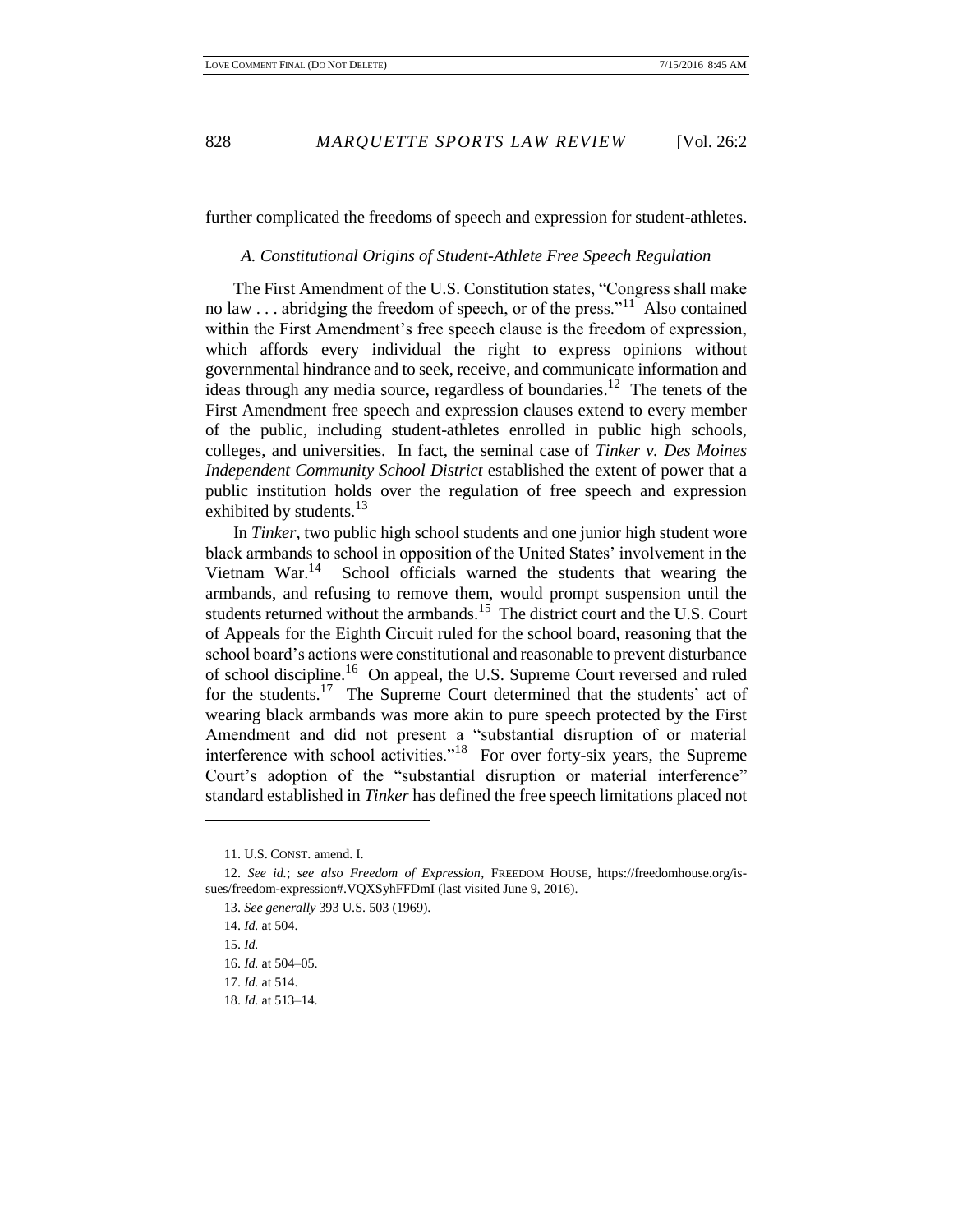only on public high school students, but intercollegiate student-athletes as well. $^{19}$ 

## *B. Current University Regulation of Student-Athlete Free Speech Rights with Respect to Social Media*

Moving into the modern-day realms of social media and intercollegiate athletics, the regulation of free speech rights has become complex and ambiguous. Although the foundational rule of substantial disruption or material interference, as established in *Tinker*, still applies, the novelty of social media and the non-custodial relationship between university officials and intercollegiate student-athletes has muddied the application of the *Tinker*  standard.

Currently, the NCAA does not have a policy, bylaw, or recommendation mandating that member-schools monitor student-athletes' social media use.<sup>20</sup> Instead, the NCAA has left this decision up to the discretion of its member-institutions.<sup>21</sup> Although the demarcation of social media regulation can very likely blur into the violation of a student-athlete's free speech rights, many private and public universities have elected not to ignore the issue due to the considerable risks associated with inappropriate social media use by student-athletes.<sup>22</sup> For example, in the controversial investigation involving the University of North Carolina at Chapel Hill (UNC) during the summer of 2011, the NCAA Enforcement Staff had reportedly been made aware of various violations by UNC's football program through tweets found on two UNC football players' Twitter accounts.<sup>23</sup> The role that social media played in the heavy penalties imposed upon the UNC football program demonstrates the utility of student-athlete social media regulation by university officials.<sup>24</sup>

In August 2010, UNC adopted an express policy addressing student-athlete social networking and media use.<sup>25</sup> The policy calls for each sporting team to

 $\overline{\phantom{a}}$ 

<sup>19.</sup> *See generally id.*; *see also* Lowery v. Euverard, 497 F.3d 584, 592 (6th Cir. 2007).

<sup>20.</sup> Michelle Brutlag Hosick, *Social Networks Pose Monitoring Challenge for NCAA Schools*, NCAA.ORG (Feb. 14, 2013), http://fs.ncaa.org/Docs/NCAANewsArchive/2013/february/social%2Bnetworks%2Bpose%2Bmonitoring%2Bchallenge%2Bfor%2Bncaa%2Bschoolsdf30.html.

<sup>21.</sup> *Id.* 

<sup>22.</sup> *Id.* 

<sup>23.</sup> Jerry R. Parkinson, *The Impact of Social Media on NCAA Infractions Cases*, 1 MISS. SPORTS L. REV. 37, 46–47 (2012).

<sup>24.</sup> *See id.* 

<sup>25.</sup> THE UNIV. OF N.C. AT CHAPEL HILL, DEP'T ATHLETICS, POLICY ON STUDENT-ATHLETE SOCIAL NETWORKING AND MEDIA USE (Apr. 2012), http://studentathletes.web.unc. edu/files/2012/07/Social-Networking-Policy-updated.pdf.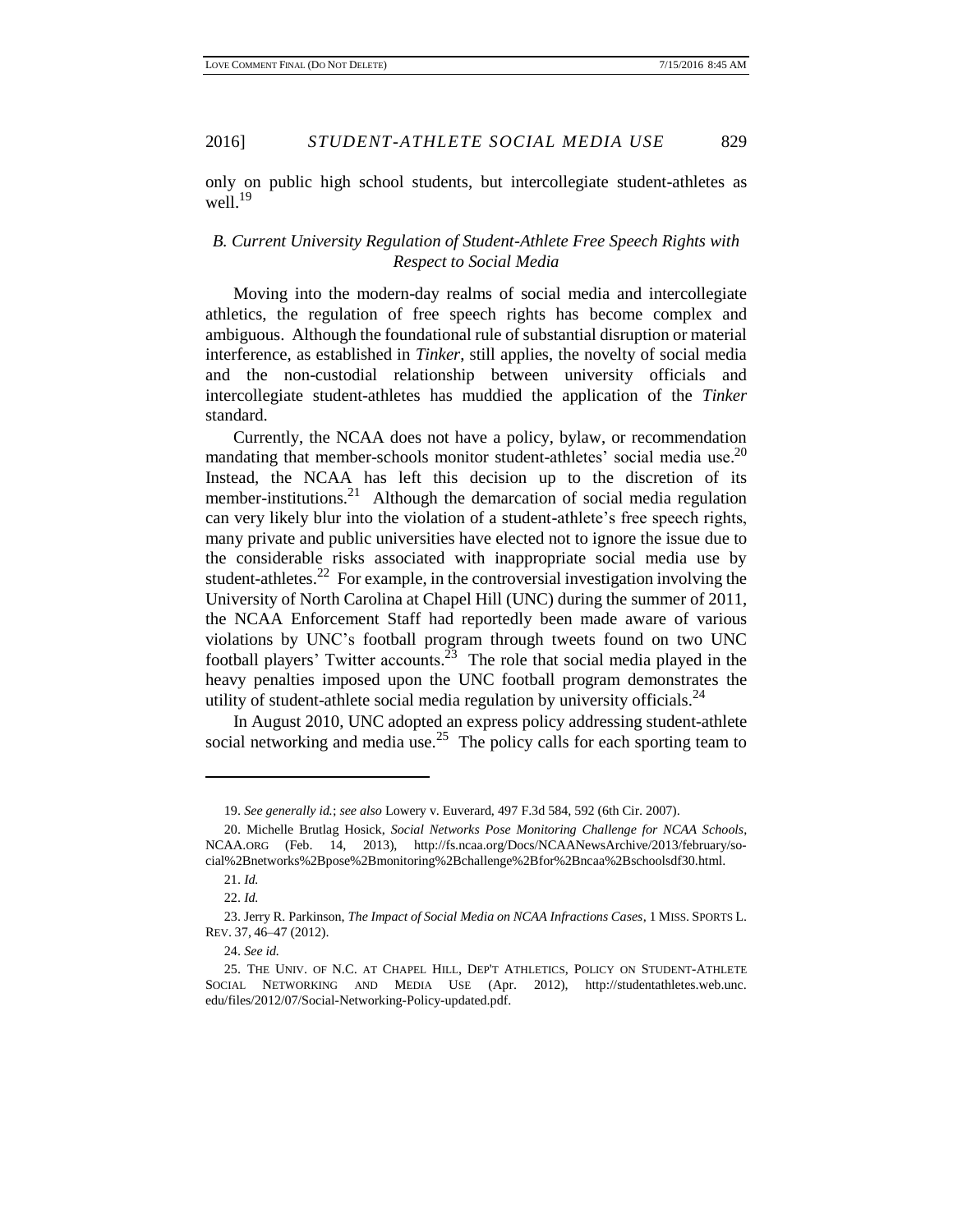"identify at least one coach or administrator who is responsible for having access to, regularly monitoring the content of, and/or receiving reports about team members' social networking sites and postings," also referred to as a "Team Monitor."<sup>26</sup> The policy permits UNC's Department of Athletics to contract with an outside vendor to serve as the Team Monitor.<sup>27</sup> As stated within the policy, UNC's Department of Athletics does not mandate student-athletes to provide their social media passwords to the Team Monitor, and the Team Monitor may not independently access the student-athlete's social media account.<sup>28</sup> Furthermore, the policy subjects student-athletes to internal sanctions for a violation of the policy which "may include, but not be limited to, notice to remove the posting or photo, dismissal from the team, and/or reduction, cancellation, or non-renewal of athletics grant-in-aid."<sup>29</sup>

UNC's social media policy is an example of a public university's active stance with respect to the regulation of student-athlete social media use. Although the policy makes no mention of internal sanctions imposed upon a student-athlete for "substantially disrupting or materially interfering with" school activities, the language of the policy guidelines does leave some room for ambiguity concerning what constitutes "[d]erogatory or defamatory language" within the context of "disrespectful comments and behavior online.<sup>"30</sup> Thus, UNC's social media policy contains just enough wiggle room for university officials to combat a student-athlete's potential allegation of free speech infringement.

Another example of a public university's regulatory methods with respect to student-athletes' social media use is the University of California at Los Angeles' (UCLA) Code of Conduct.<sup>31</sup> Unlike UNC's stand-alone social media policy, UCLA's social media guidelines are contained within the UCLA student-athlete handbook.<sup>32</sup> Similar to UNC's policy, UCLA's Code of Conduct warns student-athletes about the risks associated with social media and provides student-athletes with specific instructions on what not to post to social

 $\overline{\phantom{a}}$ 

32. *See id.* 

<sup>26.</sup> *Id.*

<sup>27.</sup> *Id.*

<sup>28.</sup> *Id.* 

<sup>29.</sup> *Id.*

<sup>30.</sup> *Id.*

<sup>31.</sup> UCLA DEP'T INTERCOLLEGIATE ATHLETICS, 2015–16 STUDENT-ATHLETE HANDBOOK & DAY PLANNER 16–17 (2015–16), http://www.uclabruins.com/fls/30500/pdf/SA-Handbook.pdf?DB\_ OEM\_ID=30500.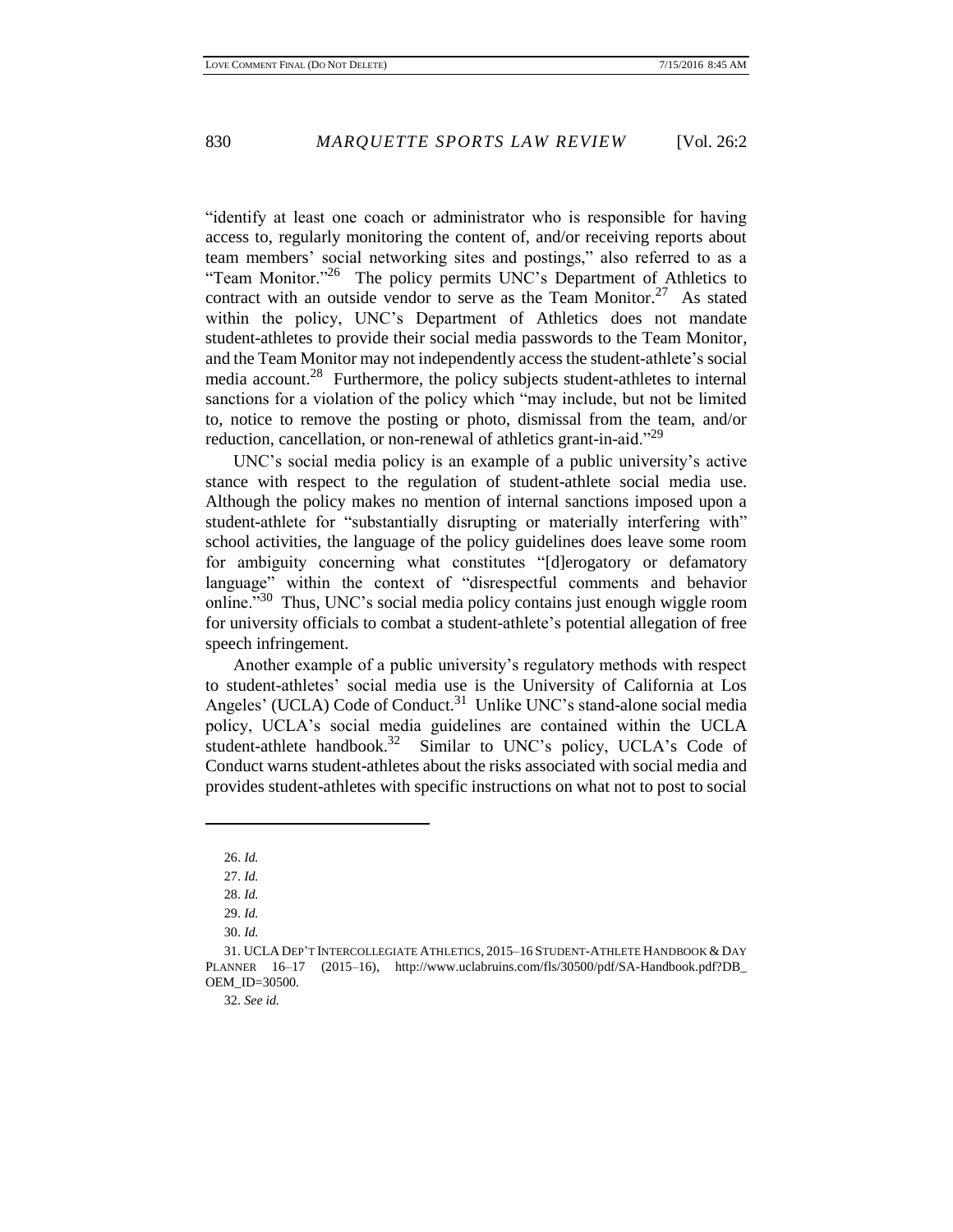media websites. $33$  One of the most ambiguous limitations found within the Code of Conduct that arguably falls within the grey area of free speech states that student-athletes cannot post "[d]erogatory or defamatory language about anyone, including coaches, officials, opponents, UCLA Athletics, UCLA, the Pac-12 or the NCAA."34 Further, referring explicitly to the athletic department's process of monitoring, the Code of Conduct states, "Coaches, Athletic Department administrators, the NCAA, faculty, staff, residential life, employers, alumni, the media and the UCLA Police Department can and do review these websites."<sup>35</sup> Finally, similar to the UNC policy, the UCLA Code of Conduct states that social media postings associated with a student-athlete's profile can lead to "suspension or expulsion, with the reduction or cancellation of financial aid" if found to violate the Code of Conduct.<sup>36</sup>

UNC's social media policy and UCLA's Code of Conduct both exemplify the high level of attention that social media has garnered in the intercollegiate athletics context. The general methods of monitoring utilized by UNC and UCLA's athletic departments appear to be in accordance with the expected course of supervision undertaken by most colleges and universities. The potential free speech encroachments that lie within the UNC and UCLA social media guidelines stem from the vagueness associated with derogatory and defamatory language. If classified as university employees, it is likely that student-athletes would be able to speak more freely on social media sites regarding issues of public concern, even if the student-athlete's opinion is in opposition to their university–employer. How would student-athletes achieve such a level of increased autonomy? The first step would be the acquisition of federal and state employee status.

## III. RECENT CHANGES IN INTERCOLLEGIATE ATHLETICS WITH THE POTENTIAL TO LIMIT UNIVERSITY RULES CONCERNING THE REGULATION OF STUDENT-ATHLETE FREE SPEECH

Recently, a number of legal claims brought by student-athletes and other interested parties involving possible violations of federal antitrust and labor laws have plagued the NCAA and its member-schools. These legal claims strike at the very heart of amateurism, the core principle that the NCAA clings to in defense of its current governance and structure.<sup>37</sup> From a linear perspective, if

<sup>33.</sup> *Id.*

<sup>34.</sup> *Id.* at 16.

<sup>35.</sup> *Id.* (emphasis omitted).

<sup>36.</sup> *Id.* at 17.

<sup>37.</sup> J. Freedley Hunsicker Jr., *A Significant Attack on the NCAA's Principle of Amateurism*, LEGAL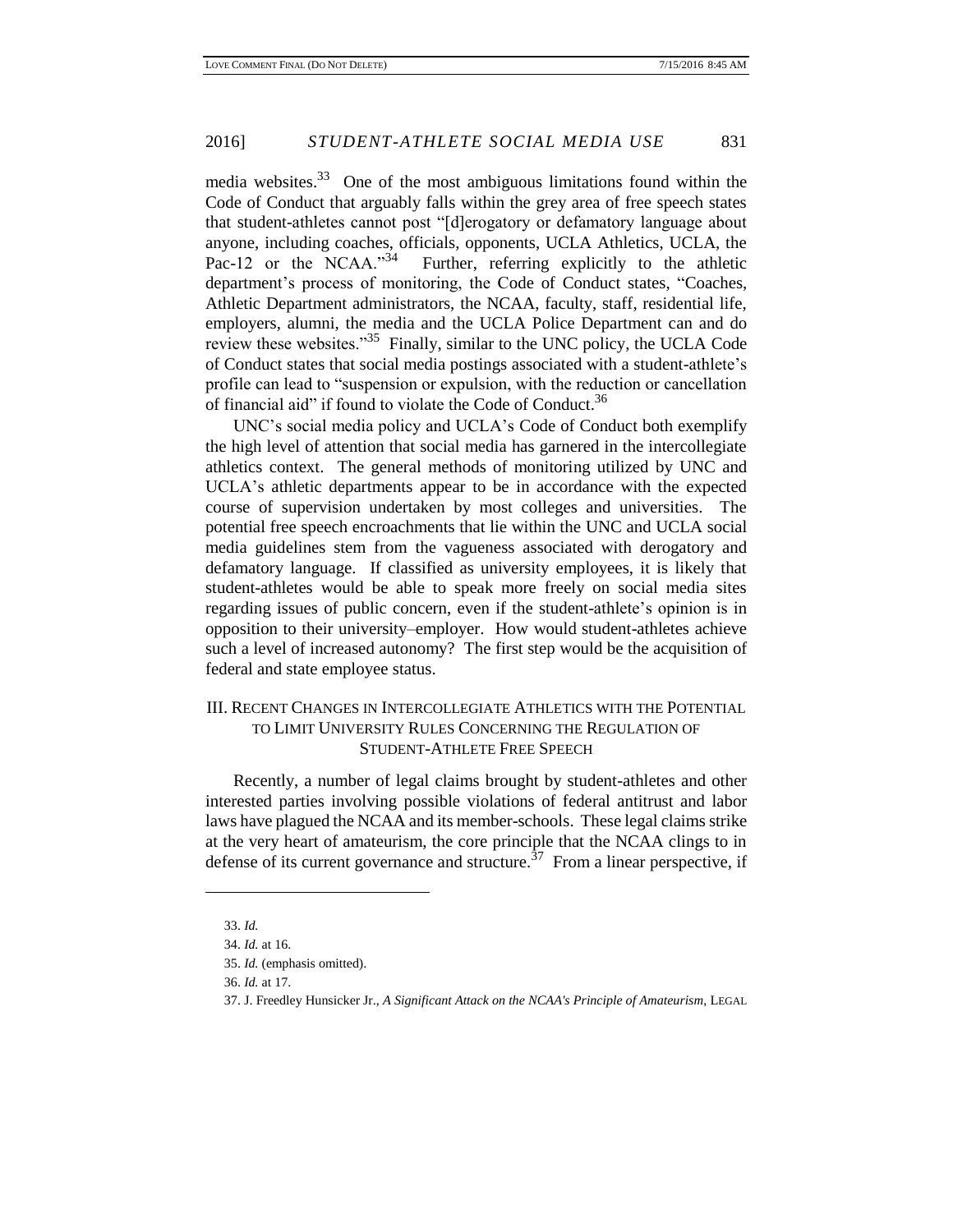the NCAA is subject to antitrust and labor laws, public and private institutions that hold membership in the NCAA may also be individually subject to antitrust and labor laws.

The NCAA's litigation portfolio currently consists of a voluminous number of antitrust cases brought by student-athletes, as well as other interested parties.<sup>38</sup> These cases include claims that the NCAA and EA Sports have improperly used the likenesses of student-athletes in video games without sharing the profits $39$  and allegations that the NCAA conferences and member-schools have unlawfully fixed prices to limit the amount of scholarship money a student-athlete can be awarded.<sup>40</sup>

In addition to the aforementioned antitrust claims affecting the future of intercollegiate athletics, one of the most significant labor law claims recently examined involved the Northwestern Wildcats football program and the players' rally to unionize as statutory employees under the NLRA.<sup>41</sup> The decision of the Region 13 NLRB, in which the Regional Director found that Northwestern football players receiving grant-in-aid scholarships should be considered employees under Section 2(3) of the NLRA, had the potential to drastically alter several defining aspects of the relationship between student-athletes and the universities that they attend, including the regulation of student-athlete social media use.<sup>42</sup> In the initial case, Northwestern failed to prove that grant-in-aid scholarship football players should have been excluded from consideration as employees under the NLRA.<sup>43</sup> Instead, the Regional

l

43. *Id.* at 13.

INTELLIGENCER, June 30, 2014 (archived on LexisAdvance).

<sup>38.</sup> *See* Vint, *supra* note 3.

<sup>39.</sup> Steve Berkowitz, *Judge Releases Ruling on O'Bannon Case: NCAA Loses*, USA TODAY (Aug. 8, 2014), http://www.usatoday.com/story/sports/college/2014/08/08/ed-obannon-antitrust-lawsuit-vsncaa/13801277/. The O'Bannon ruling in favor of the class-action plaintiffs is currently on appeal by the NCAA. *See generally* Jon Solomon, *NCAA Relies Heavily on Supreme Court Case to Appeal Paying Players*, CBS SPORTS (Nov. 15, 2014), http://www.cbssports.com/collegefootball/writer/jonsolomon/24810277/ncaa-relies-heavily-on-supreme-court-case-to-appeal-paying-players.

<sup>40.</sup> Zac Ellis, *What Does the Kessler Antitrust Lawsuit vs. the NCAA Mean? Michael McCann Explains*, SI (Mar. 17, 2014), http://www.si.com/college-football/campus-union/2014/03/17/ncaa-antitrust-lawsuit-jeffrey-kessler. It should be noted that the NCAA's "Big Five" Conferences (ACC, SEC, Big Ten, Big 12, and Pac-12) recently passed autonomous legislation that allows colleges and universities to cover the full cost of attendance for scholarship student-athletes. *See* Mitch Sherman, *Full Cost of Attendance Passes 79–1*, ESPN (Jan. 17, 2015), http://espn.go.com/collegesports/story/\_/id/12185230/power-5-conferences-pass-cost-attendance-measure-ncaa-autonomy-begins.

<sup>41.</sup> Nw. Univ., No. 13-RC-121359, 2014-15 NLRB Dec. (CCH) ¶ 15,781 (N.L.R.B. Mar. 26, 2014). 42. *Id.* at 1 n.1.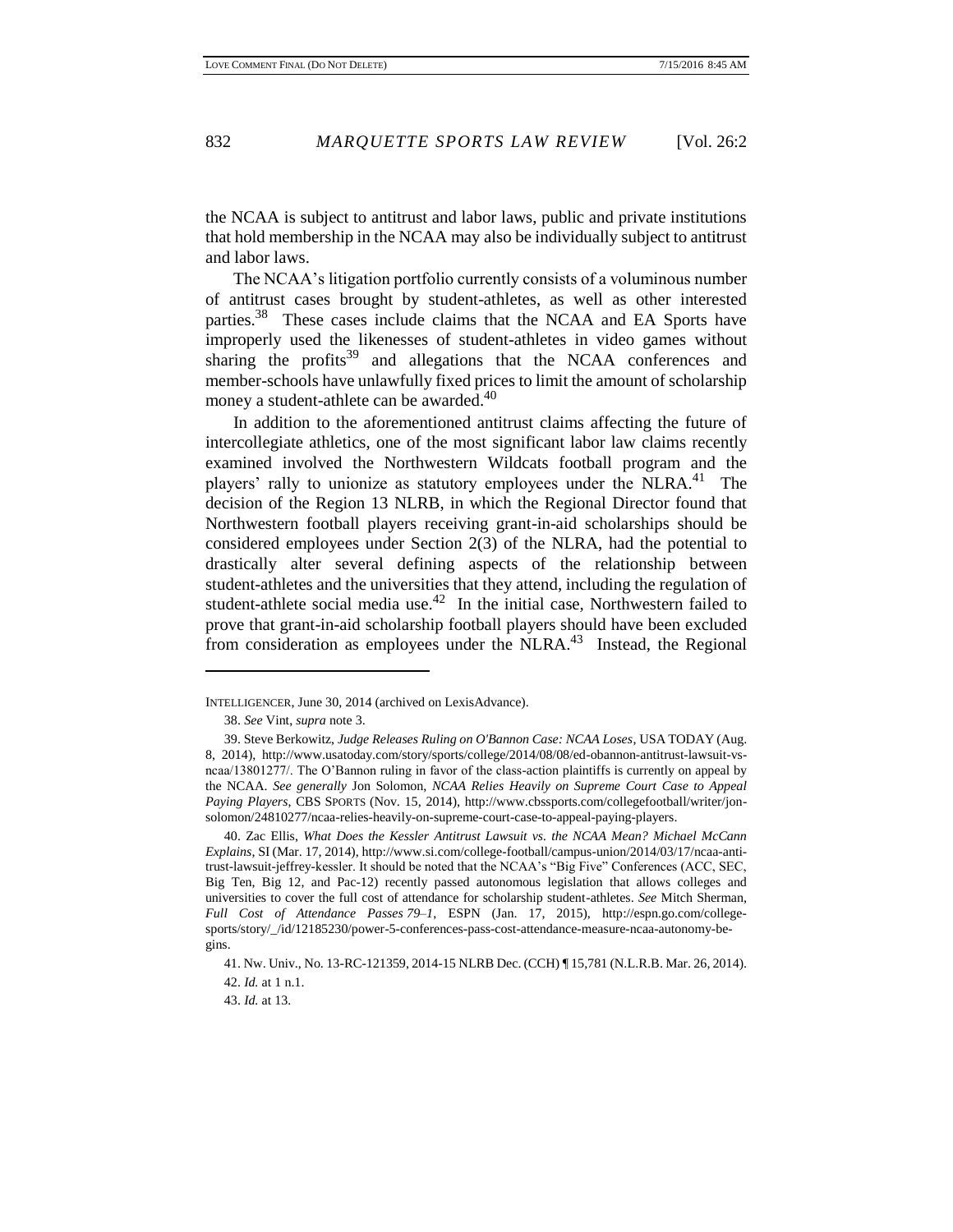Director found that Northwestern's scholarship football players were employees under the NLRA for six primary reasons: (1) scholarship football players perform services for the benefit of the employer (university) for which they receive compensation, not financial aid; (2) scholarship football players are subject to the university's control in the performance of their duties as football players; (3) scholarship football players are not primarily students, but rather athletes; (4) the athletic responsibilities of scholarship football players do not constitute a central element of their educational degree requirements; (5) the athletic duties of scholarship football players are not supervised by academic faculty; and (6) scholarship football players are not temporary employees as defined by the NLRA.<sup>44</sup>

Although the decision of the Regional Director was appealed and later dismissed in favor of the NCAA and Northwestern by the NLRB,<sup>45</sup> the case brought national attention to an issue that the NCAA and its member-institutions will likely be forced to revisit: under what circumstances could student-athletes be deemed employees. The underlying tenets of the *Northwestern University* unionization case support the assertion that if student-athletes were able to acquire recognition as university employees under applicable state laws, regulation of their social media use by university officials would likely implicate a heightened degree of free speech rights.<sup>46</sup> However, as a federal statute, the NLRA applies only to employers within the private sector.<sup>47</sup> As the language suggests, "Congress enacted the National Labor Relations Act . . . to curtail certain private sector labor and management practices, which can harm the general welfare of workers, businesses and the U.S. economy."<sup>48</sup> Thus, for student-athletes at public universities to receive recognition as employees, despite the shortcomings of their private school counterparts, the interpretation of employees under state labor laws would need to include intercollegiate student-athletes. 49

 $\overline{\phantom{a}}$ 

<sup>44.</sup> *Id.* at 14–21.

<sup>45.</sup> Ben Strauss, *N.L.R.B. Rejects Northwestern Football Players' Union Bid*, N.Y. TIMES (Aug. 17, 2015), http://www.nytimes.com/2015/08/18/sports/ncaafootball/nlrb-says-northwestern-football-players-cannot-unionize.html?\_r=0.

<sup>46.</sup> *See generally* Steven L. Willborn, *College Athletes as Employees: An Overflowing Quiver*, 69 U. MIAMI L. REV. 65 (2014) (analyzing whether college athletes should be considered employees).

<sup>47.</sup> *National Labor Relations Act*, NLRB, http://www.nlrb.gov/resources/national-labor-relationsact (last visited June 9, 2016).

<sup>48.</sup> *Id.* 

<sup>49.</sup> *See Frequently Asked Questions: Is My Employer Subject to the National Labor Relations Act (NLRA)?*, NLRB, http://www.nlrb.gov/resources/faq/nlrb#t38n3208 (last visited June 9, 2016).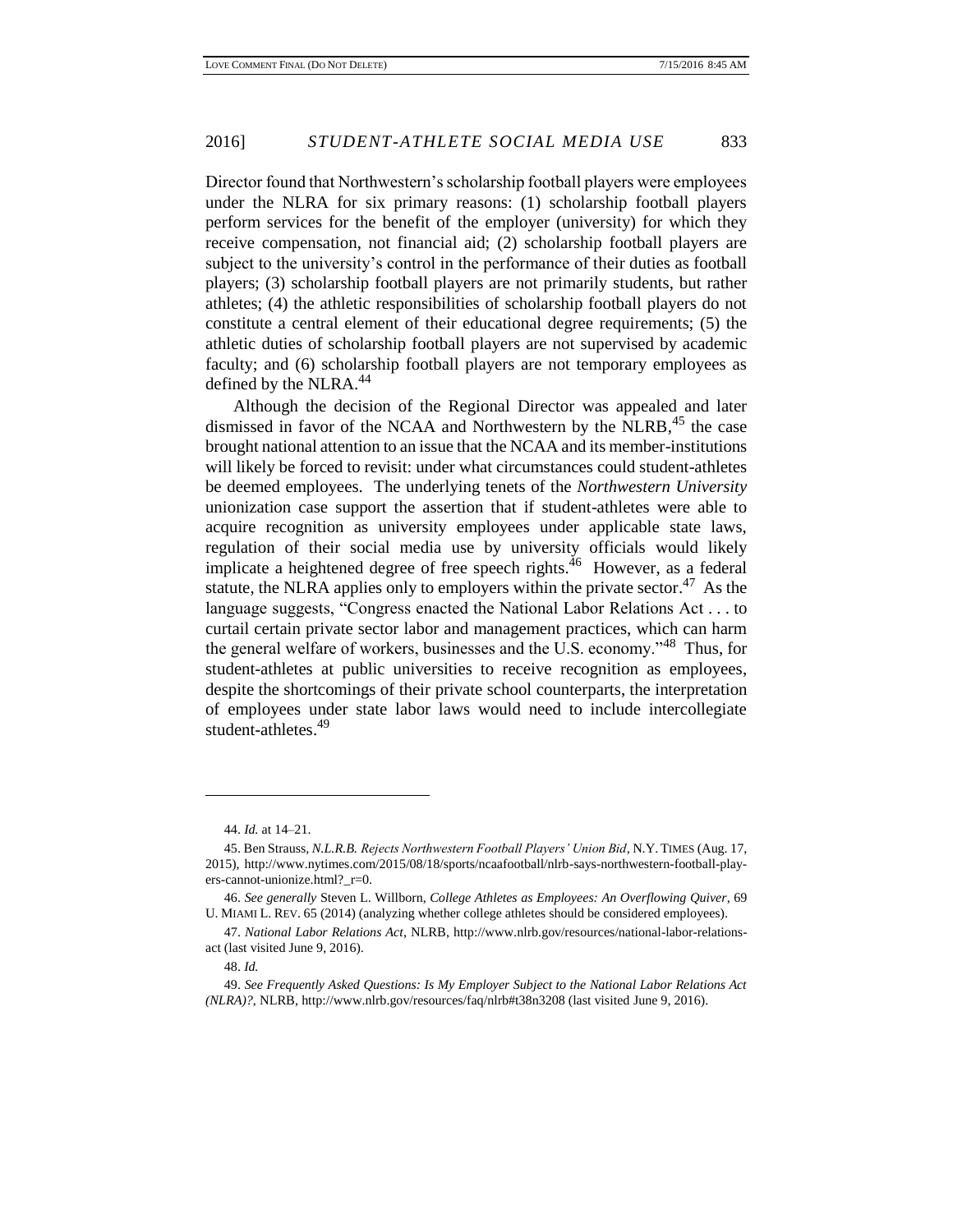#### IV. REGULATING FREE SPEECH OF PUBLIC-SECTOR EMPLOYEES

The degree of autonomy with respect to an employee's exercise of his or her First Amendment free speech rights differs in scope and legal governance depending on the setting in which the employee works. Employees are classified as either private-sector or public-sector employees.<sup>50</sup> This distinction extends to the classification of employees who work for private or public universities. Accordingly, if granted employee status, whether a student-athlete attends a private or public university plays a major role in the extent to which university officials would be permitted to regulate the employed student-athlete's social media use.

It is well-established that fundamental rights granted by the U.S. Constitution, such as free speech, are substantially lessened, if at all applicable, by the legitimate interests of private employers.<sup>51</sup> As applied to the context of private universities and the hypothetical of employed student-athletes, this lack of constitutional deference permits private university officials and athletic administrators to broadly define what constitutes disruptive speech and enforce vague policies that disallow the expression of unpopular opinions that are not favored by the university.<sup>52</sup> For example, Northwestern University's Athletic Department (a division of a private university) employs an online social networking policy that "educat[es] and protect[s]" student-athletes from the dangers of posting information via social media that may constitute inappropriate behavior, including posts addressing controversial topics or opinions. 53 In effect, the Northwestern Athletics' social networking policy subjects student-athletes to sanctions for failure to agree and adhere to a policy

<sup>50.</sup> Jared Lewis, *What Is the Meaning of Public Sector Employment vs. Private?*, CHRON, http://smallbusiness.chron.com/meaning-public-sector-employment-vs-private-32297.html (last visited June 9, 2016).

<sup>51.</sup> *See* Douglas E. Lee, *NLRB Bolsters Private-Employee Speech*, FIRST AMEND. CTR. (Sept. 14, 2011), http://www.firstamendmentcenter.org/nlrb-bolsters-private-employee-speech; Martin Berman-Gorvine, *Employer Ability To Silence Employee Speech Narrowing in Private Sector, Attorneys Say*, BLOOMBERG BNA (May 19, 2014), http://www.bna.com/employer-ability-silencen17179890580/.

<sup>52.</sup> *See* Harvey A. Silverglate, David French & Greg Lukianoff, *Free Speech Rights on Private College Campuses: Free Speech and the Private University*, KNOW MY RTS., http://www.knowmyrights.org/index.php?option=com\_content&view=article&id=44:free-speech-rights-on-private-college-campuses&catid=18&Itemid=123 (last visited June 9, 2016).

<sup>53.</sup> NORTHWESTERN UNIVERSITY ATHLETICS 2015–2016 10 (2015), http://sidearm.sites.s3.amazonaws.com/nusports.com/documents/2015/10/19/2015\_2016\_Student\_Athlete\_Handbook.pdf?id=13625; *see also id.* at 11 (depicting the social media decision process that student-athletes should adhere to as recommended by Northwestern Athletic Department).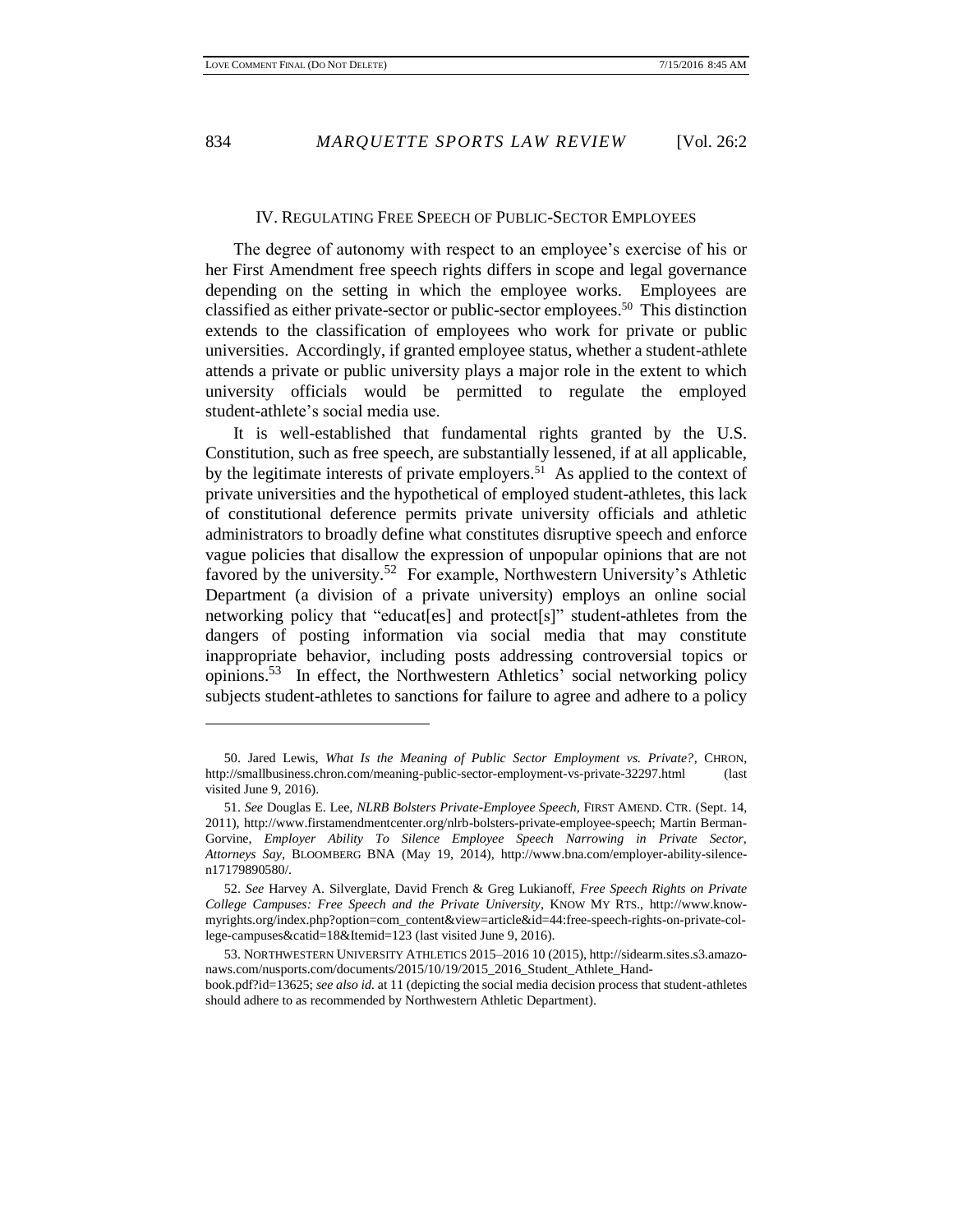that has the contractual power to restrain the student-athletes' free speech rights.<sup>54</sup>

Despite the broad powers afforded to private employers with respect to the regulation and limitation of employee free speech rights, the NLRA provides private employees with a legally grounded means of protection against the employers' absolute regulation in this area.<sup>55</sup> Under Section 7 of the NLRA, private employees have the right to use free speech when engaging in concerted activity for the mutual aid and protection of the collective unit.<sup>56</sup> As such, if student-athletes at Northwestern were to have been granted employee status, they would have been able to utilize social media to discuss controversial topics or opinions for the mutual aid and protection of the collective student-athlete population under the security of the NLRA. $57$ 

The recent NLRB decision, which dismissed the petition for recognition as statutory employees filed by football players receiving grant-in-aid scholarships at Northwestern University, implicates many privileges afforded to student-athletes, including free speech rights.<sup>58</sup> However, as mentioned earlier, a decision in favor of the Wildcat football players would have applied only to private universities and colleges.<sup>59</sup> In the interest of equality and competitive balance amongst student-athletes across the nation, it is highly plausible that student-athletes attending public universities or colleges will seek to achieve employee status as well. With the exception of Michigan, and likely Ohio, the labor laws of many states do not expressly prohibit student-athletes from acquiring recognition as public employees. $60$  Accordingly, many student-athletes attending public universities around the nation could make a strong case for state-based employee status based on the definition and interpretation of the term "employee" as found within the states' labor law statutes.<sup>61</sup>

<sup>54.</sup> *See id.* at 10.

<sup>55.</sup> *See* Staughton Lynd, *Employee Speech in the Private and Public Workplace: Two Doctrines or One?*, 1 INDUS. REL. L.J. 711, 753–54 (1977).

<sup>56.</sup> *Id.* at 753; *see also* National Labor Relations Act, 29 U.S.C. § 157 (2016).

<sup>57.</sup> 29 U.S.C. § 157.

<sup>58.</sup> *See generally* Office of Pub. Affairs, *supra* note 8.

<sup>59.</sup> *See National Labor Relations Act*, *supra* note 47.

<sup>60.</sup> *See* Christian Dennie, *Michigan Governor Signs Law Excluding Student-Athletes from the Definition of Public Employee for the Purposes of Collective Bargaining*, BARLOW GARSEK & SIMON, LLP (Jan. 7, 2015, 3:39 PM), http://www.bgsfirm.com/college-sports-law-blog/michigan-governorsigns-law-excluding-student-athletes-from-the-definition-of-public-employee-for-the-purposes-ofcollective-bargaining; Sara Ganim, *Some Ohio Lawmakers Don't Want College Athletes Unionized*, CNN, http://www.cnn.com/2014/04/08/us/ohio-athletes-union-ban/ (last updated Apr. 8, 2014).

<sup>61.</sup> Jaime Miettinen, *Could Michigan Be Starting a New Trend by Excluding Public University*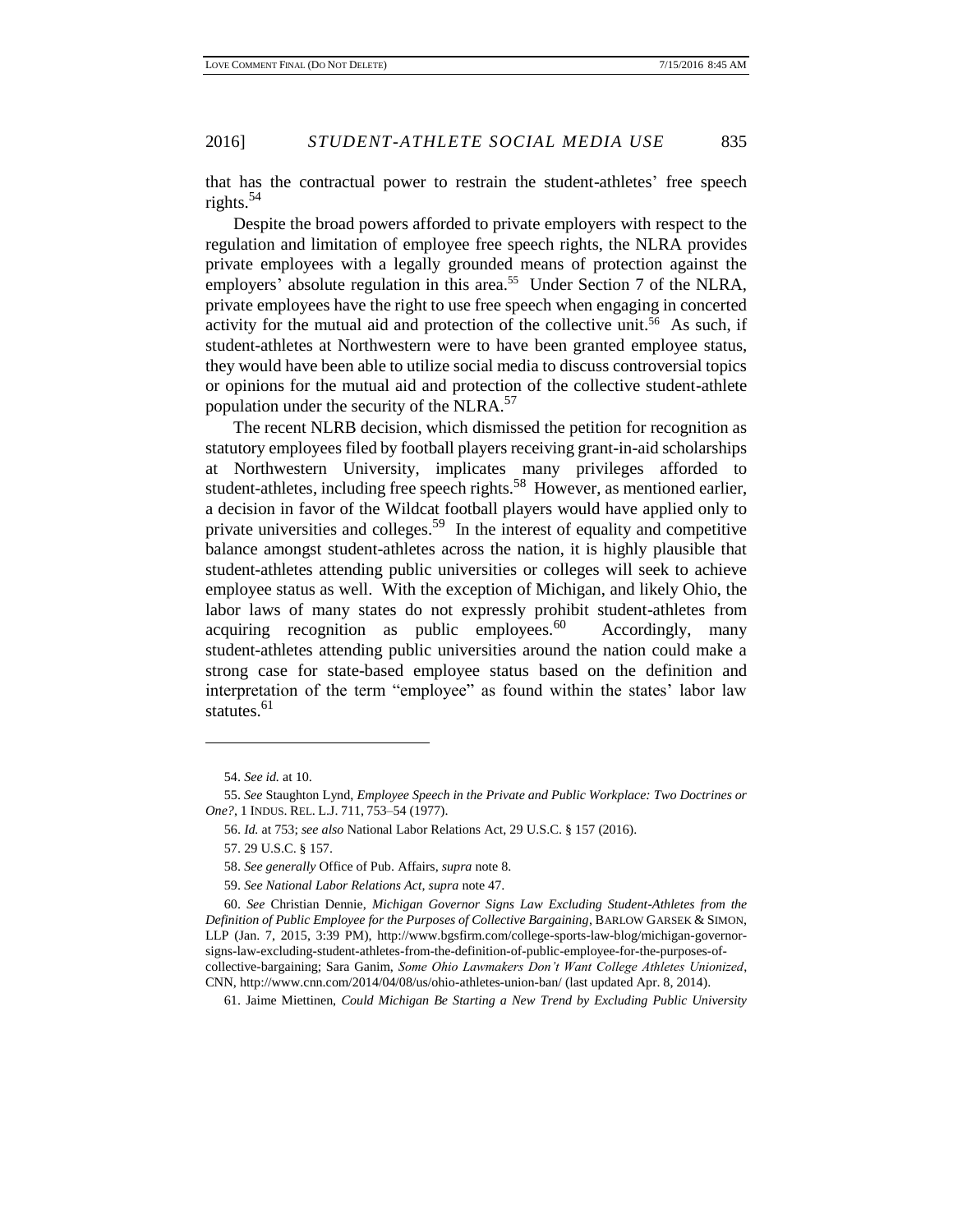For instance, Section 810.2 of the California Government Code defines employee as "an officer, judicial officer as defined in Section 327 of the Elections Code, employee, or servant, whether or not compensated, but does not include an independent contractor." $62$  Section 811.4 of the Code further defines a public employee as "an employee of a public entity."<sup>63</sup> Additionally, Section 811.2 of the Code defines a public entity as including "the state, the Regents of the University of California, the Trustees of the California State University and the California State University, a county, city, district, public authority, public agency, and any other political subdivision or public corporation in the State."<sup>64</sup> Because California's definition of a public employee does not explicitly exclude student-athletes at public universities from consideration, the student-athletes could very well assert their status as employees given sufficient supporting evidence.<sup>65</sup>

Illinois statutory law provides another example of state law under which public university student-athletes could be considered public employees. Chapter 5 of the Illinois Compiled Statutes defines a public employee or employee as "any individual employed by a public employer."<sup>66</sup> The statute further defines a public employer or employer as meaning "the State of Illinois . . . authorities including departments, divisions, bureaus, boards, commissions, or other agencies of the foregoing entities."<sup>67</sup> Similar to California public-sector labor laws, student-athletes attending public universities in Illinois could be considered public employees, should the relevant statutory language be interpreted broadly.<sup>68</sup>

In light of the shifting atmosphere surrounding the idea of unionization for intercollegiate student-athletes, at least one state legislature has entertained the possibility of expressly allowing student-athletes to be deemed public employees for collective bargaining purposes.<sup>69</sup> House Bill 6783, which has

*Student-Athletes from Being "Public Employees"?*, SPORTS L. BLONDE (Mar. 2, 2015), http://www.sportslawblondes.com/blog/2015/3/2/could-michigan-be-starting-a-new-trend-by-excluding-public-university-student-athletes-from-being-public-employees.

<sup>62.</sup> CAL. GOV'T CODE § 810.2 (2016).

<sup>63.</sup> *Id*. § 811.4.

<sup>64.</sup> *Id*. § 811.2.

<sup>65.</sup> *See* Miettinen, *supra* note 61.

<sup>66.</sup> 5 ILL. COMP. STAT. 315/3(n) (2016).

<sup>67.</sup> *Id*. 315/3(o).

<sup>68.</sup> *See* Miettinen, *supra* note 61.

<sup>69.</sup> *See* Daniela Altimari, *Lawmakers Discuss Study Bill Allowing Student-Athletes to Join a Union*,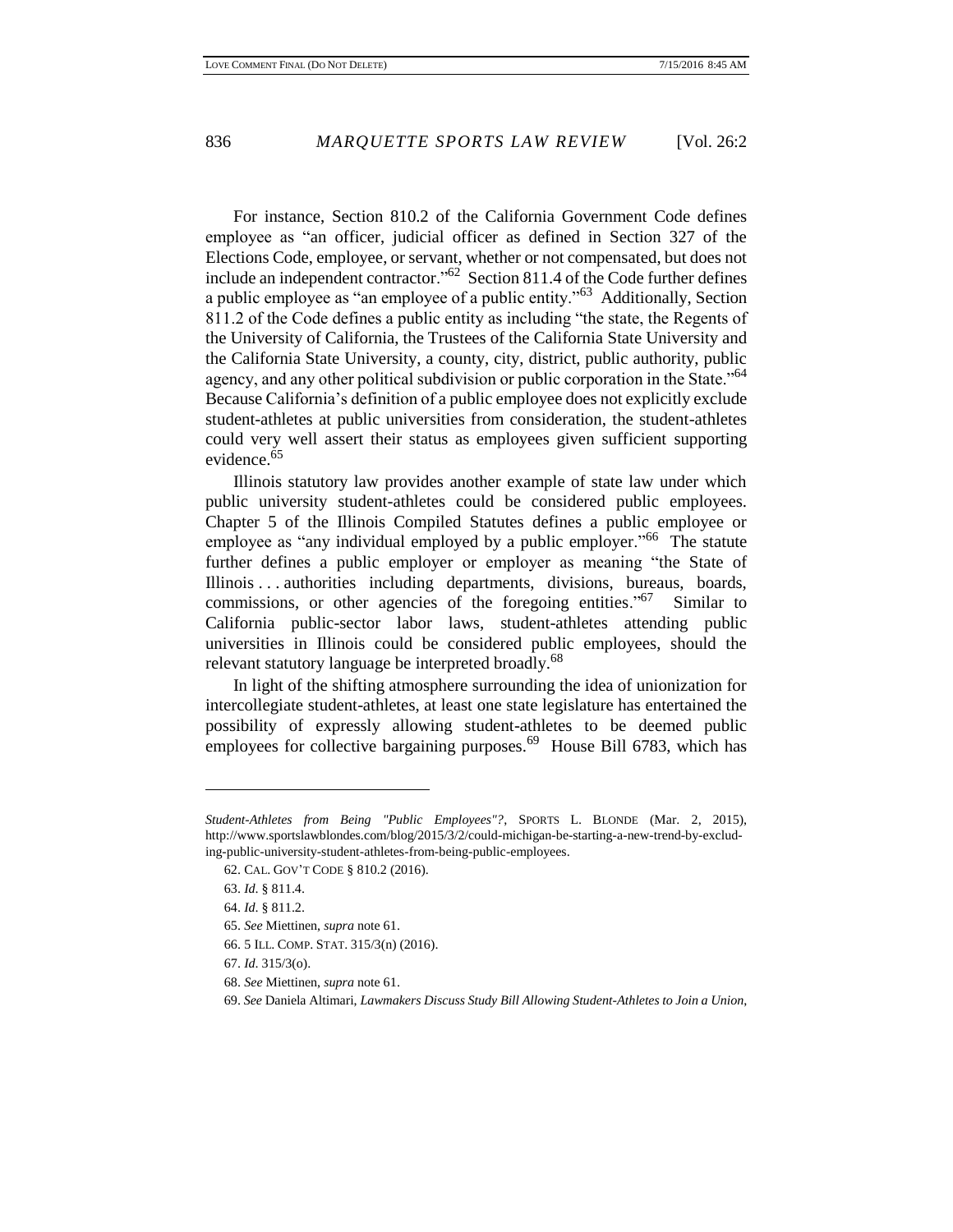been introduced to the Connecticut legislature, and if passed, will authorize the state's labor commissioner to lead a study regarding the unionization of intercollegiate student-athletes at public universities and colleges in Connecticut.<sup>70</sup> If the outcome of the commissioner's unionization study were to lead to the recognition of college student-athletes as public employees, Connecticut could potentially spark a wave of legislation in favor of student-athletes across the nation.

If established, the conferral of employee status to student-athletes attending public universities would catapult the issue of necessary revisions to free speech rights granted to these employed student-athletes, with an emphasis on the ever-expanding realm of social media. Although the argument has been made that the NLRA and First Amendment provide an almost identical degree of free speech protection to private and public employees, the broader scope of free speech rights guaranteed under the First Amendment seems to provide public employees with a more generous bundle of rights to levy against the employer.<sup>71</sup>

In contrast to private employers and free speech rights under the NLRA, rules and policies instituted by public-sector employers that regulate the free speech of public employees fall within the purview of the U.S. Constitution and applicable state laws.<sup>72</sup> The hallmark case of *Pickering v. Board of Education*, decided by the U.S. Supreme Court in 1968, sets out the standard by which a public employer may regulate the free speech of its employees.<sup>73</sup> In *Pickering*, the defendant, the Board of Education, terminated the plaintiff, a public school teacher, for sending a written letter to the local newspaper criticizing the Board and superintendent's management of a tax proposal intended to raise revenue for the local schools.<sup>74</sup> As a public employer, the Board's actions against the teacher for his opinion expressed within the letter fell within the scope of the First Amendment's free speech clause.<sup>75</sup> On appeal, the Illinois Supreme Court ruled in favor of the Board of Education, reasoning that the teacher's dismissal was appropriate because his adverse opinion of the Board's actions, as

HARTFORD COURANT (Feb. 26, 2015), http://www.courant.com/politics/capitol-watch/hc-bill-in-connecticut-would-study-whether-to-allow-studentathletes-to-unionized-20150226-story.html.

<sup>70.</sup> *Id.* 

<sup>71.</sup> *See* Lynd, *supra* note 55, at 711.

<sup>72.</sup> Christopher Raines, *Private Sector vs. Public Sector Employee Rights*, CHRON, http://smallbusiness.chron.com/private-sector-vs-public-sector-employee-rights-47957.html (last visited June 9, 2016).

<sup>73.</sup> Pickering v. Bd. of Educ. 391 U.S. 563 (1968).

<sup>74.</sup> *Id.* at 564.

<sup>75.</sup> *See id.* at 573.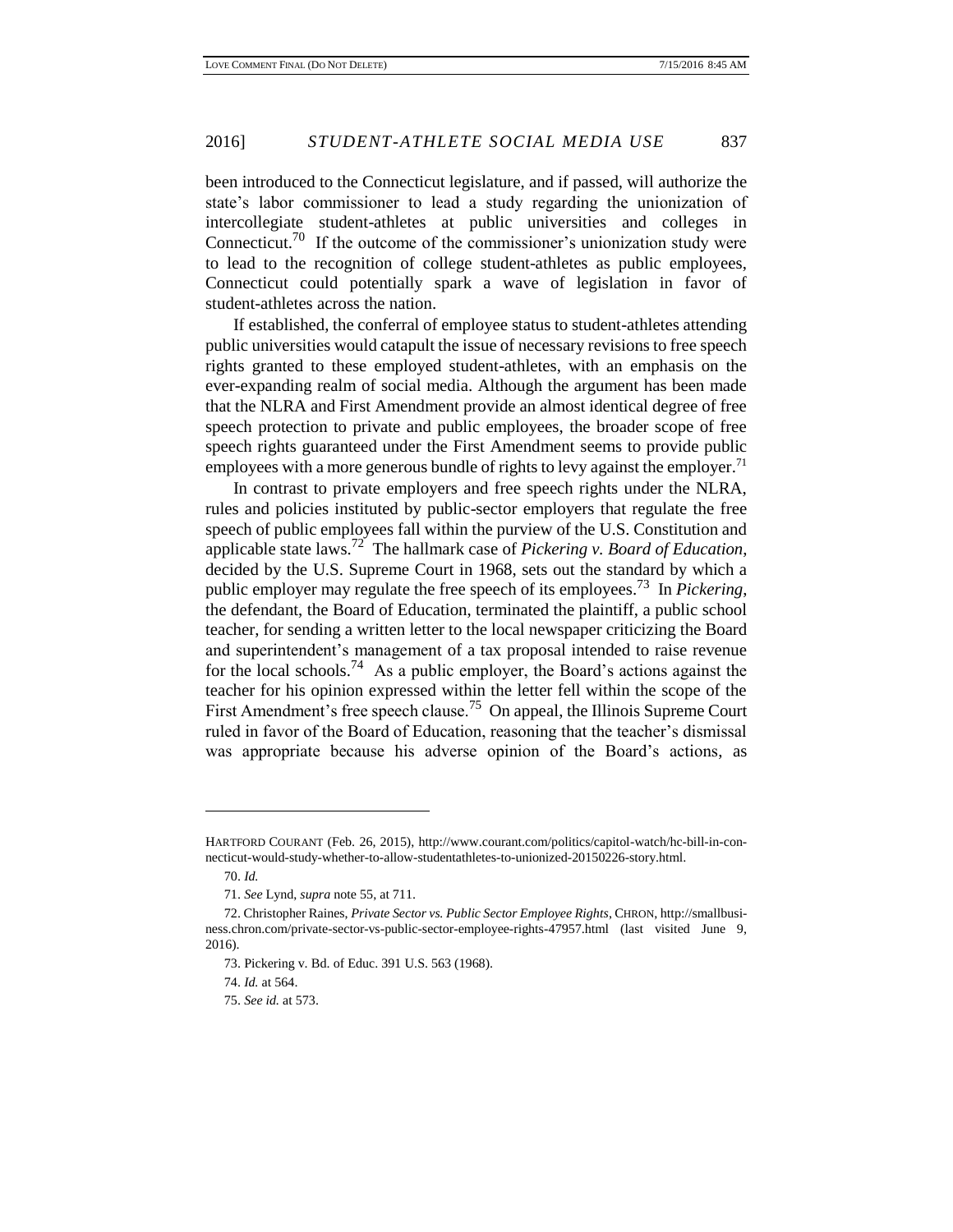expressed within the letter, were injurious to the interests of the school system.<sup>76</sup> However, the U.S. Supreme Court reversed the lower court's decision and held that "absent proof of false statements knowingly or recklessly made by him, a teacher's exercise of his right to speak on issues of public importance may not furnish the basis for his dismissal from public employment."<sup>77</sup> Thus, *Pickering*  stands for the proposition that a public employee may exercise his free speech rights when opining on issues of public concern, as long as the speech does not injure the employer's business or hinder the efficiency of its operations.<sup>78</sup> Because social media has transformed the means by which private and public sector employees communicate, the legal principle of *Pickering* must now be applied to employee speech taking the form of Twitter tweets, blog posts, and Facebook comments.<sup>79</sup>

*Pickering* addresses one of the most common methods of regulation that an employee may be subjected to by his or her employer with respect to free speech: simply "monitoring" the employee's expressions and opinions voiced through writing, tweets, online posts, and comments. Other public and private employers have gone so far as to mandate that employees relinquish their usernames and passwords to social media networks, emails, and the like.<sup>80</sup> This more intrusive approach to social media regulation has prompted many states to adopt legislation expressly forbidding employers from asking employees to turn over their social media usernames and passwords.<sup>81</sup> Currently, twenty-two states have either introduced or considered legislation that would prevent an employer from acquiring the username or passwords of employees.<sup>82</sup> A minute number of states have also enacted legislation that entirely prohibits academic institutions from requesting or mandating a student to divulge his or her social media usernames or passwords.<sup>83</sup>

 $\overline{\phantom{a}}$ 

82. *Id.* 

<sup>76.</sup> *Id.* at 565.

<sup>77.</sup> *Id.* at 574.

<sup>78.</sup> *See id.* 

<sup>79.</sup> *See id.*

<sup>80.</sup> Associated Press, *Employers Ask for Facebook Password*, BUS. INSIDER (Mar. 21, 2012), http://www.businessinsider.com/empoyers-ask-for-facebook-password-2012-3.

<sup>81.</sup> *Access to Social Media Usernames and Passwords*, NAT'L CONF. ST. LEGISLATURES (Oct. 29, 2015), http://www.ncsl.org/research/telecommunications-and-information-technology/employer-access-to-social-media-passwords-2013.aspx.

<sup>83.</sup> *Employer Access to Social Media Passwords: 2012 Legislation*, NAT'L CONF. ST. LEGISLATURES (Jan. 17, 2013), http://www.ncsl.org/research/telecommunications-and-informationtechnology/employer-access-to-social-media-passwords.aspx.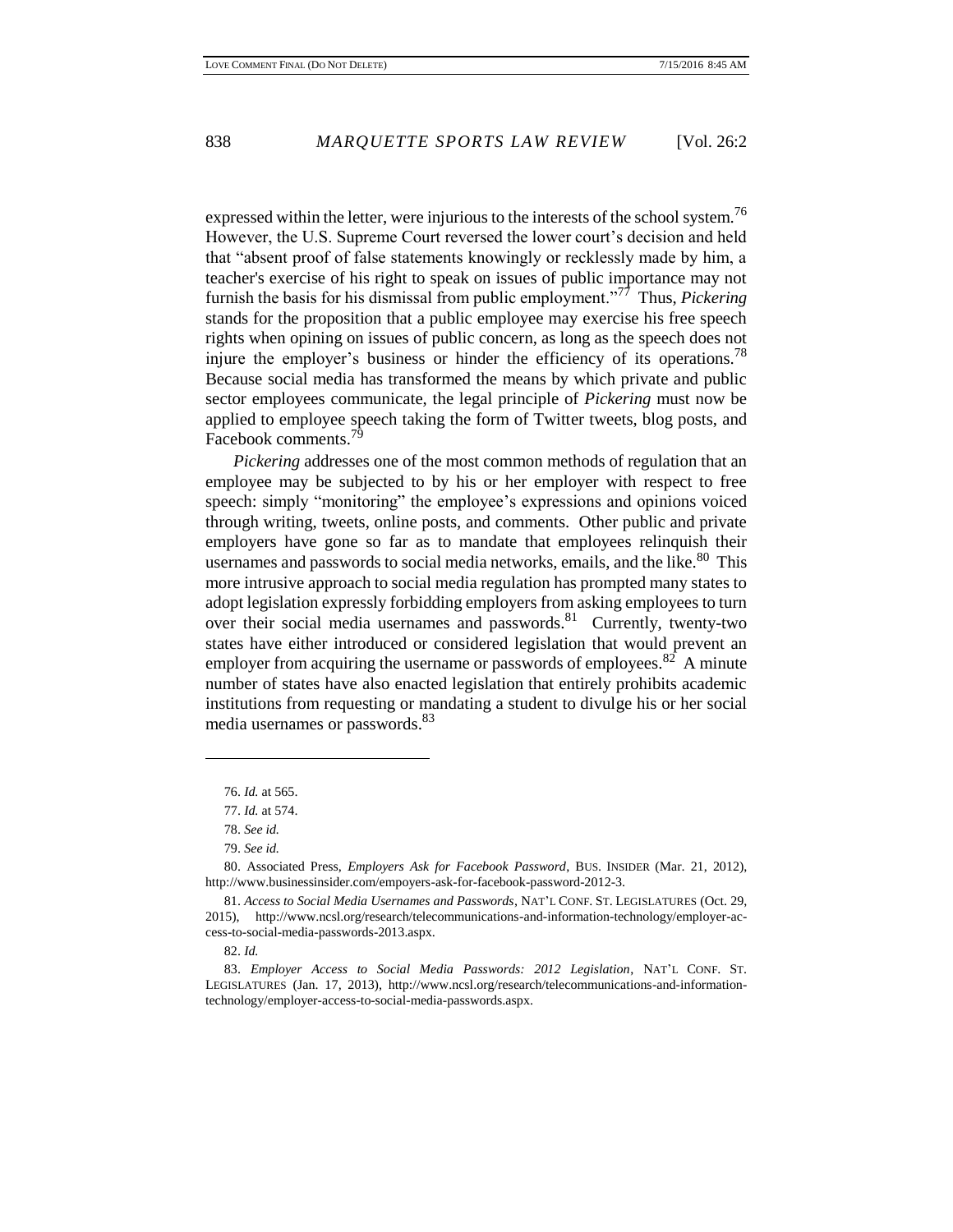The following laws, enacted by the California's legislature, illustrate examples of state legislation that completely prohibits an employer from intruding upon an employee or student's free speech rights through the invasion of social media accounts. Assembly Bill 1844 applies to employers as follows:

> Prohibit[s] an employer from requiring or requesting an employee or applicant for employment to disclose a username or password for the purpose of accessing personal social media, to access personal social media in the presence of the employer, or to divulge any personal social media. . . . [P]rohibits an employer from discharging, disciplining, threatening to discharge or discipline, or otherwise retaliating against an employee or applicant for not complying with a request or demand by the [violating] employer  $\ldots$  .  $84$

Senate Bill 1349 includes language regarding social media policies for postsecondary institutions:

> [P]rohibit[s] public and private postsecondary educational institutions, and their employees and representatives, from requiring or requesting a student, prospective student, or student group to disclose ... personal social media . . . information . . . . [P]rohibit[s such] institution[s] from threatening . . . or taking [certain] actions for refus[al of a] demand [for such information]  $\ldots$ .<sup>85</sup>

The Senate Bill also requires these institutions to ensure compliance with these provisions and to post their social media privacy policies on their web sites.<sup>86</sup>

The enactment of these state laws governing social media regulation indicates that even without the conferral of employee status to intercollegiate student-athletes, states are gradually beginning to take progressive measures to protect the free speech rights of both public employees and students.<sup>87</sup> The *Pickering* "matter of public concern" test, which governs the limitations that an

<sup>84.</sup> Assemb. B. 1844, 2012 Leg., Reg. Sess. (Cal. 2012).

<sup>85.</sup> S.B. 1349, 2012 Leg. Reg. Sess. (Cal. 2012).

<sup>86.</sup> *Id.*

<sup>87.</sup> *See Employer Access to Social Media Passwords: 2012 Legislation*, *supra* note 83.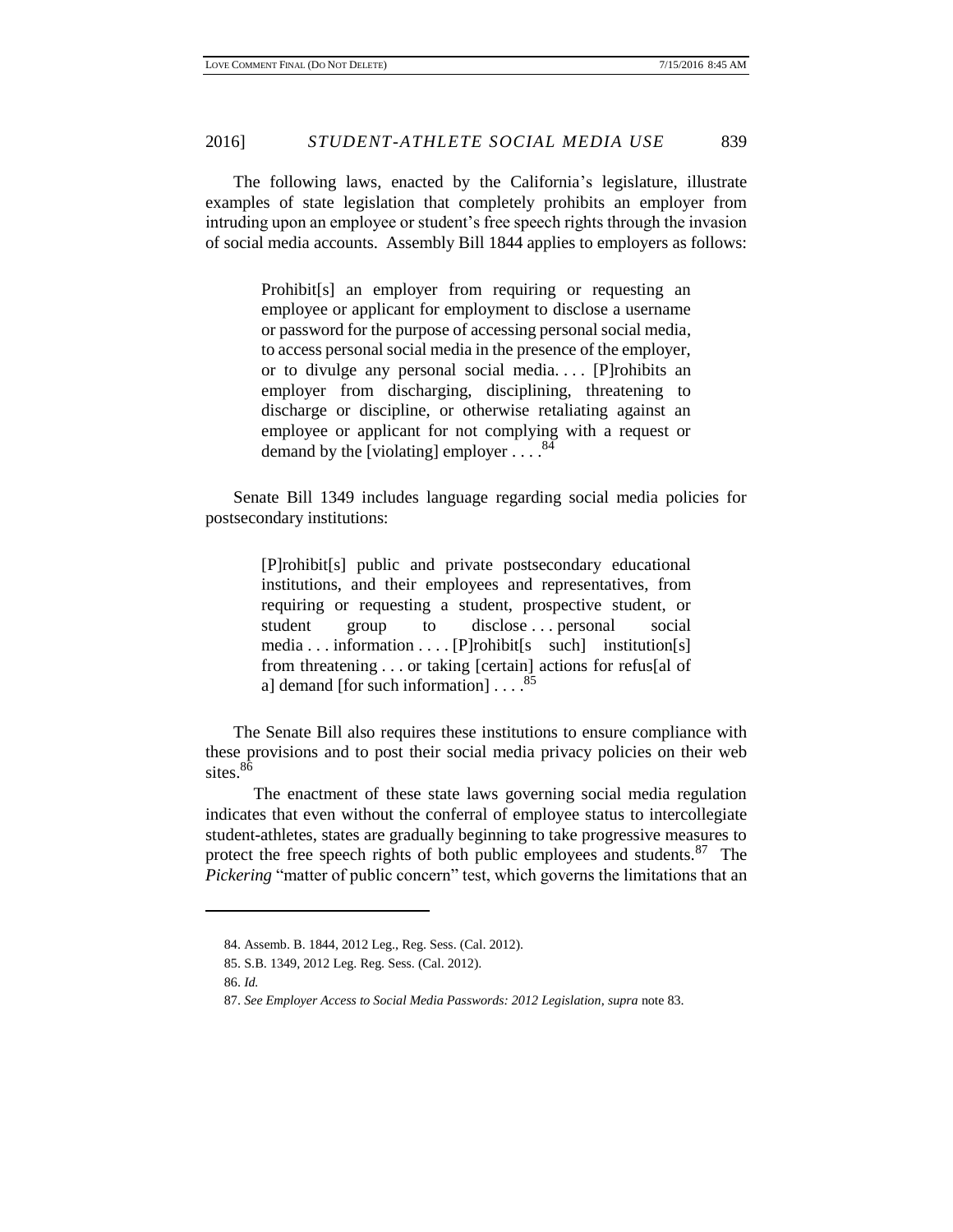employer may place on a public employee's free speech rights, and state-specific legislation governing student and employee rights to withhold social media usernames and passwords both demonstrate the current legal atmosphere surrounding the First Amendment in the public sector.

## V. REGULATING FREE SPEECH, VIA SOCIAL MEDIA, OF EMPLOYED STUDENT-ATHLETES AT PUBLIC UNIVERSITIES

In the quest for answers concerning how the conferral of employee status would alter public university regulation of employed student-athletes with respect to free speech rights, the following suppositions have been contemplated: (1) student-athletes at public universities may be more likely to seek employee status under state laws in the wake of the national attention advanced by the NLRB's decision to dismiss the unionization efforts put forth by Northwestern football players receiving grant-in-aid scholarships, and (2) in the absence of express state-law language stating otherwise,  $88$  student-athletes at public universities could organize and lobby to be recognized as public employees. Despite the existence of the possibility of employee status for student-athletes attending public universities, the probability that these student-athletes will actually be deemed employees depends largely on two factors: (1) whether the state in which the public university or college is located has expressly prohibited, by law, student-athletes from consideration as public employees, and (2) whether the applicable labor laws of the state support an interpretation that enables student-athletes to be considered as public employees.<sup>89</sup> Thus, it follows that not every scholarship athlete attending a public university will be eligible for employee status.

If student-athletes at public universities do acquire employee status, the legal standard used to determine the degree of protection afforded to the student-athlete's free speech would present a complex question. Should courts apply the substantial disruption or material interference with school activities standard from *Tinker*, or the matters of public concern standard enumerated by the court in *Pickering*? 90 *Snyder v. Millersville University* provides persuasive insight as to how the free speech rights of publicly employed student-athletes

<sup>88.</sup> *See generally* Dennie, *supra* note 60.

<sup>89.</sup> *See generally* Marc Edelman, *21 Reasons Why Student-Athletes Are Employees and Should Be Allowed to Unionize*, FORBES (Jan. 30, 2014), http://www.forbes.com/sites/marcedelman/2014 /01/30/21-reasons-why-student-athletes-are-employees-and-should-be-allowed-to-unionize/.

<sup>90.</sup> *Compare* Tinker v. Des Moines Indep. Cmty. Sch. Dist., 393 U.S. 503, 514 (1969), *with* Pickering v. Bd. of Educ. of Twp. High Sch. Dist. 205, 391 U.S. 563, 574 (1968).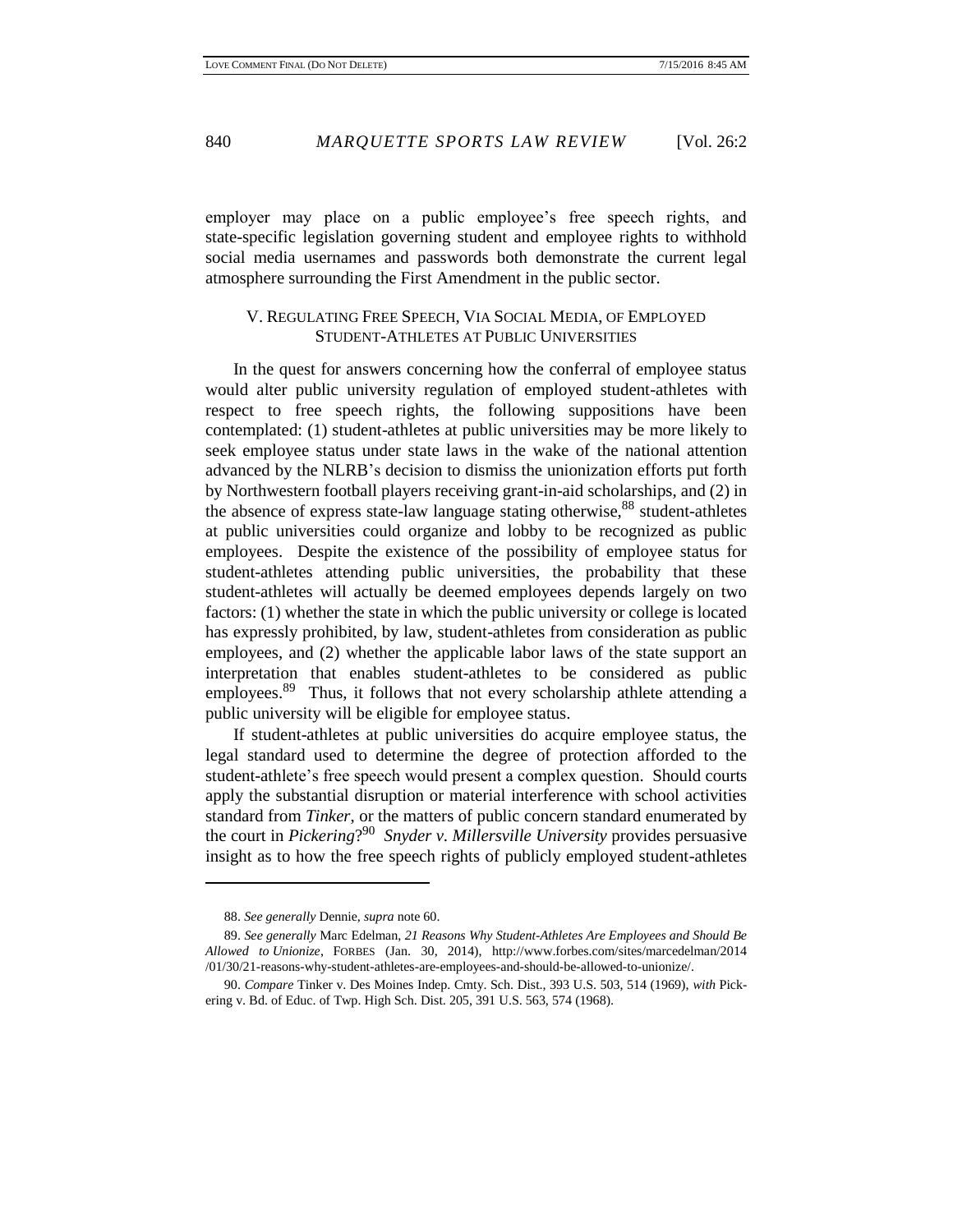would be assessed.<sup>91</sup> Although *Snyder* was decided by the U.S. District Court for the Eastern District of Pennsylvania, the reasoning of the court with respect to the free speech standard that should govern student employees at public institutions is sound.  $92$ 

In *Snyder*, the plaintiff was a participant in the Student Teaching Program of Millersville University.<sup>93</sup> As a requirement for the successful completion of the program, the plaintiff served as a student-teacher in English at a local high school.<sup>94</sup> During her tenure as a student-teacher at the high school, the plaintiff posted a disrespectful and inappropriate MySpace message inviting her students to befriend her on the social network, and allegedly referred to her teaching program superiors as "problems." 95 A photo of the plaintiff wearing a pirate hat and holding an alcoholic beverage accompanied the post.<sup>96</sup> The district court determined that the plaintiff's MySpace post triggered the *Pickering* matter of public concern standard because the plaintiff made the post with respect to and during the practice of her role as a teacher and not as a student in the traditional sense.  $97$  Thus, the court's decision of the applicable standard in *Snyder* indicates that the free speech of student-athletes who are also public employees will be afforded protection under the First Amendment when the speech concerns public matters.<sup>98</sup>

The plaintiff's social media post in *Snyder* concerned a personal matter as opposed to a matter of public concern;<sup>99</sup> however, there may very well be other circumstances where an employed student-athlete's social media speech would trigger a *Pickering* standard. For example, consider if the athletic department of a public university adopted a social media policy similar to the UCLA Code of Conduct under which student-athletes are not allowed to post "[d]erogatory or defamatory language about anyone, including coaches, officials, opponents, [University] Athletics, [the University], the [Conference] or the NCAA."<sup>100</sup> Now consider if the university's athletic department experiences an unfortunate scenario in which a coach is found to have committed acts of domestic violence against his spouse and children. Should an employed student-athlete under the

<sup>91.</sup> Snyder v. Millersville Univ., No. 07-1660, 2008 WL 5093140 (E.D. Pa. Dec. 3, 2008).

<sup>92.</sup> *See id.*

<sup>93.</sup> *Id.* at \*1. 94. *Id.* at \*2–3. 95. *Id.* at \*5. 96. *Id.* at \*6. 97. *Id.* at \*14–15. 98. *Id.* at \*16. 99. *Id.*  100. *See* UCLA DEP'T INTERCOLLEGIATE ATHLETICS, *supra* note 31, at 16.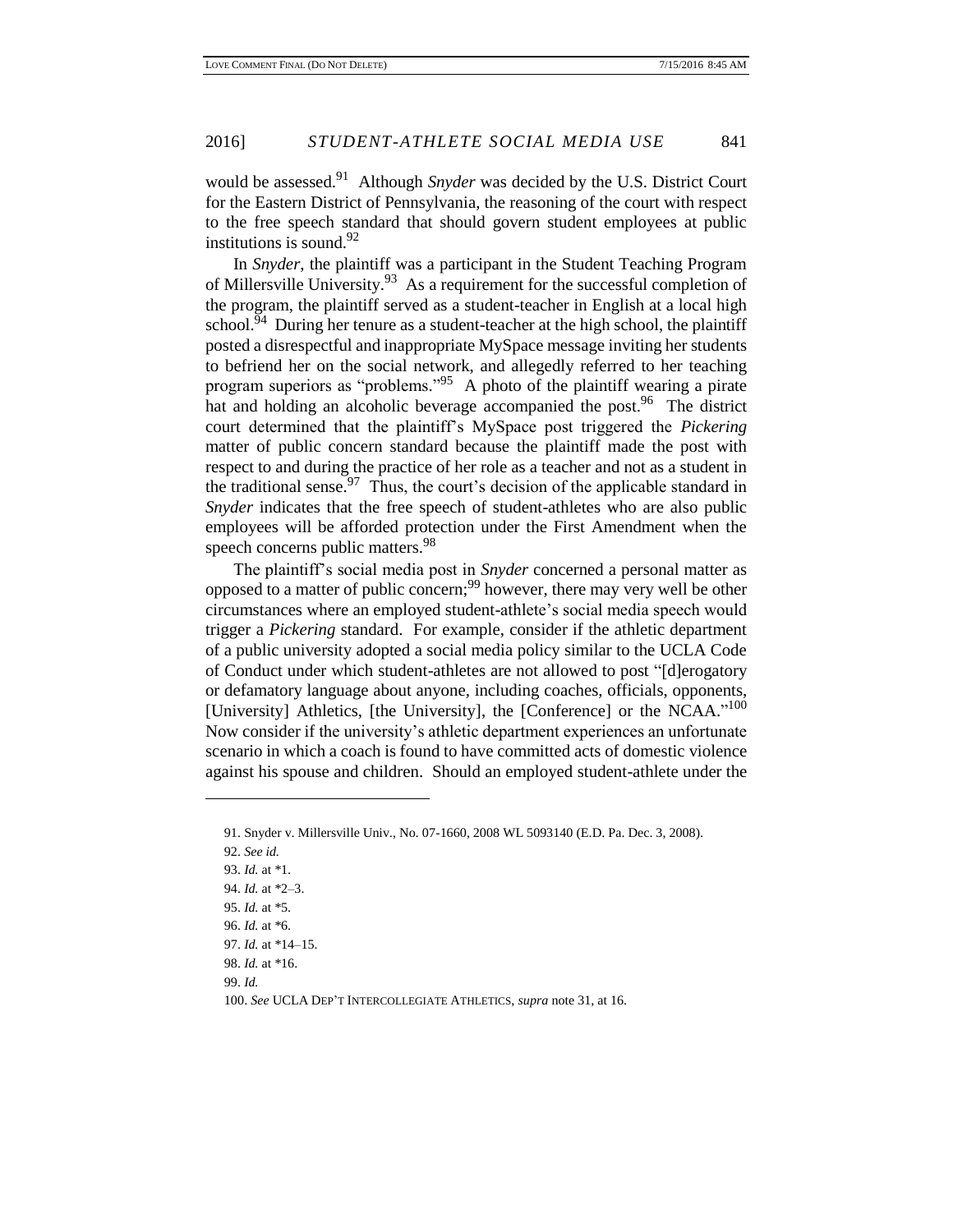coach's tutelage decide to make a Facebook post expressing his fervent disappointment and aversion for the coach's actions, the argument could be made that the athlete's speech constitutes a matter of public concern.<sup>101</sup> Although the student-athlete's social media post could reasonably be seen as substantially disruptive and to materially interfere with the activities of the athletic department under the *Tinker* standard, <sup>102</sup> his speech would likely be protected under the First Amendment because of his standing as a public employee.

The hypothetical explained above may seem like a stretch of the imagination to some, but with the shifting climate of intercollegiate athletics, the conferral of employee status to student-athletes at public universities grows more plausible. If student-athletes were to be recognized as public employees, the oppressive *Tinker* standard would no longer mute their freedoms of speech and expression. Employed student-athletes would have greater liberty to openly discuss matters of public concern that may present views in opposition of the university or athletic department. As the wave of social media continues to expand, employed student-athletes would have a number of social media channels to voice their opinions when appropriate.

### VI. CONCLUSION

Currently, no uniform guidance exists that mandates the regulation of college athletes' social media use by university officials. However, with the potential negative impact that speech voiced through social media outlets can have on a university's image, some university athletic departments have unilaterally enacted social media policies to monitor the speech of student-athletes.<sup>103</sup> Despite having the autonomy to enact customized social media policies aimed at policing student-athlete tweets, comments, and posts, public university officials must still adhere to the parameters of the First

 $\overline{\phantom{a}}$ 

<sup>101.</sup> *See* Sandra Horley, *Opinion: Why Domestic Violence Is Never a Private Issue*, CNN, http://www.cnn.com/2013/06/19/opinion/opinion-domestic-violence-not-private-issue/ (last updated June 19, 2013).

<sup>102.</sup> The employed student-athlete's post may substantially disrupt or materially interfere with the activities of the athletic department if other student-athletes or athletic officials decided to voice their opinions, decided not to play for the coach, or decided to transfer to another institution as a direct result of the student-athlete's initial Facebook post.

<sup>103.</sup> Rex Santus, *Social Media Monitoring Widespread Among College Athletic Departments, Public Records Survey Shows*, STUDENT PRESS L. CTR. (Mar. 16, 2014), http://www.splc.org/article/2014/03/social-media-monitoring-widespread-among-college-athletic-departments-public-records-survey-shows.